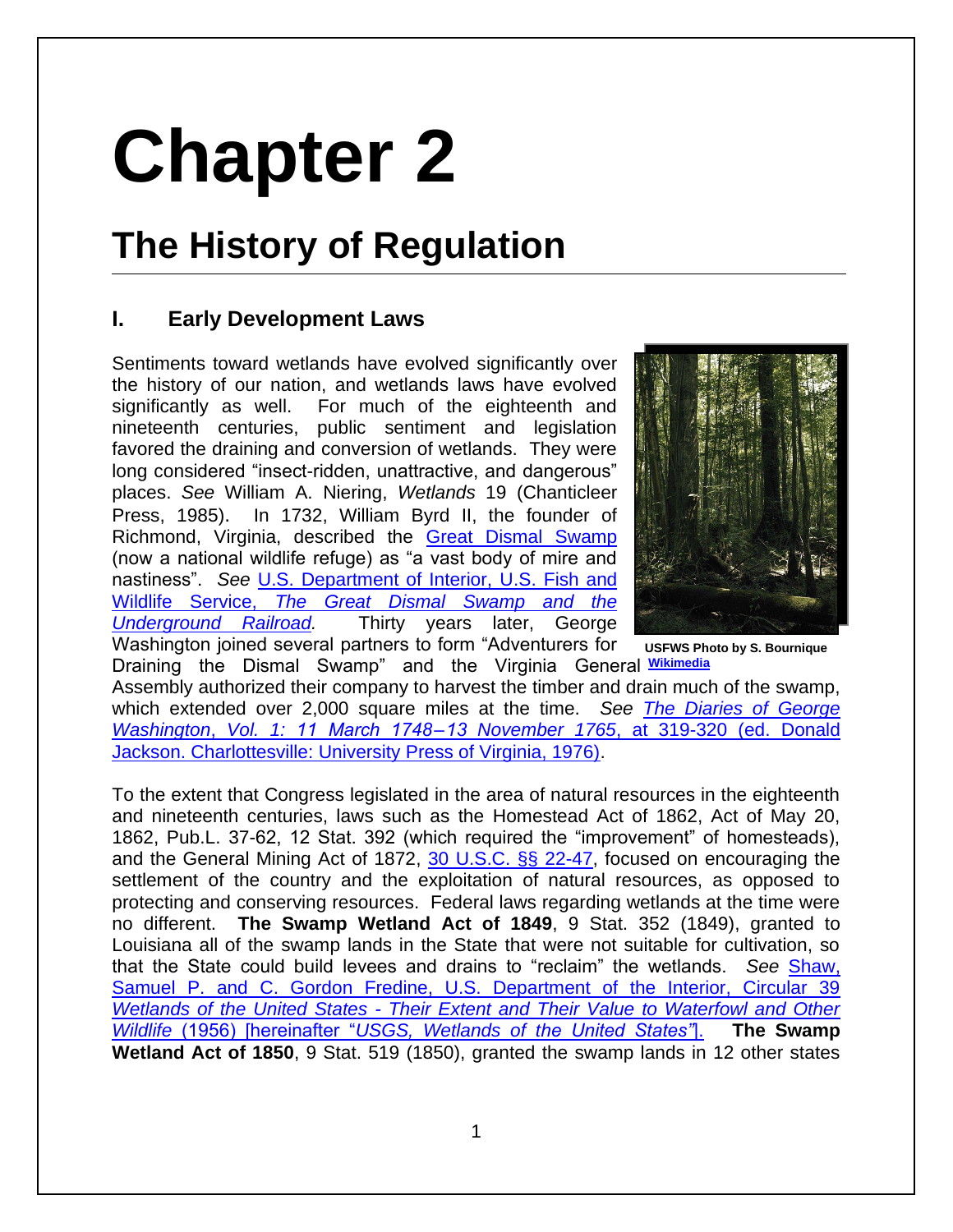(Alabama, Arkansas, California, Florida, Illinois, Indiana, Iowa, Michigan, Mississippi, Missouri, Ohio, and Wisconsin) to those states for similar purposes. *See* [USGS,](https://web.archive.org/web/20130303034959/http:/www.npwrc.usgs.gov/resource/wetlands/uswetlan/century.htm)  *[Wetlands of the United States.](https://web.archive.org/web/20130303034959/http:/www.npwrc.usgs.gov/resource/wetlands/uswetlan/century.htm)* In 1860, Congress extended the provisions of those laws to cover the wetlands in Minnesota and Oregon. *Id.* Through those laws, almost 65 million acres of wetlands were given to the States. *Id.* The States sold or gave away most of those wetlands to local governments or developers, and now most are in private hands. *Id.* Most of the wetlands that were destroyed over the first two centuries of our nation were converted to agricultural lands, usually by private landowners. *See* [National](http://www.nap.edu/openbook.php?record_id=4766)  Research Council. *[Wetlands: Characteristics and Boundaries](http://www.nap.edu/openbook.php?record_id=4766)* 17 (Washington, DC: The [National Academies Press, 1995\).](http://www.nap.edu/openbook.php?record_id=4766)

At the end of the nineteenth century, Congress passed the **Rivers and Harbors Appropriations Act of 1899**, *see* [33 U.S.C. § 401,](http://www.law.cornell.edu/uscode/text/33/chapter-9/subchapter-I) *et. seq.*, a law that would eventually play a role in limiting the destruction and conversion of wetlands. *See* Chapters 4 and 6, *infra*. However, the primary focus of that law is on protecting the navigability of the nation's waters and protecting interstate commerce, which is often accomplished through dredging or the construction of channels. While the law includes provisions that limit obstructions in navigable waters, *see* [33 U.S.C. § 403,](http://www.law.cornell.edu/uscode/text/33/403) and prohibit the deposit of refuse in navigable waters, *see* [33 U.S.C. § 407,](http://www.law.cornell.edu/uscode/text/33/407) it was almost three quarters of a century after the law was enacted before courts upheld the government's authority to prohibit obstruction activities in wetlands for environmental reasons under the law. *See* Zabel v. Tabb, [430 F.2d 199 \(5](http://law.justia.com/cases/federal/appellate-courts/F2/430/199/462979/)<sup>th</sup> Cir. 1970). Thus, at the time, enactment of the law did not signal a significant shift in the congressional policy or attitude toward wetlands.

The prevailing sentiment towards wetlands at the turn of the twentieth century was probably expressed most clearly in the Supreme Court's 1900 decision in *[Leovy v.](http://supreme.justia.com/cases/federal/us/177/621/case.html)  [United States](http://supreme.justia.com/cases/federal/us/177/621/case.html)*, when Justice Shiras, for the Court, wrote:

If there is any fact which may be supposed to be known by everybody, and therefore by courts, it is that swamps and stagnant waters are the cause of malarial and malignant fevers, and that the police power is never more legitimately exercised than in removing such nuisances.

177 U.S. 621, 636 (1900). The Court also noted that converting the wetlands in the case to agricultural use increased the value of the land from \$5,000 to \$100,000 and could possibly increase the value to \$300,000. *Id.* at 627.

#### **II. A Slow Shift to Conservation**

Although large segments of the public and policymakers adopted views similar to those expressed by the Court, the turn of the twentieth century also witnessed the birth of a national conservation movement. In 1903, by Executive Order, President Theodore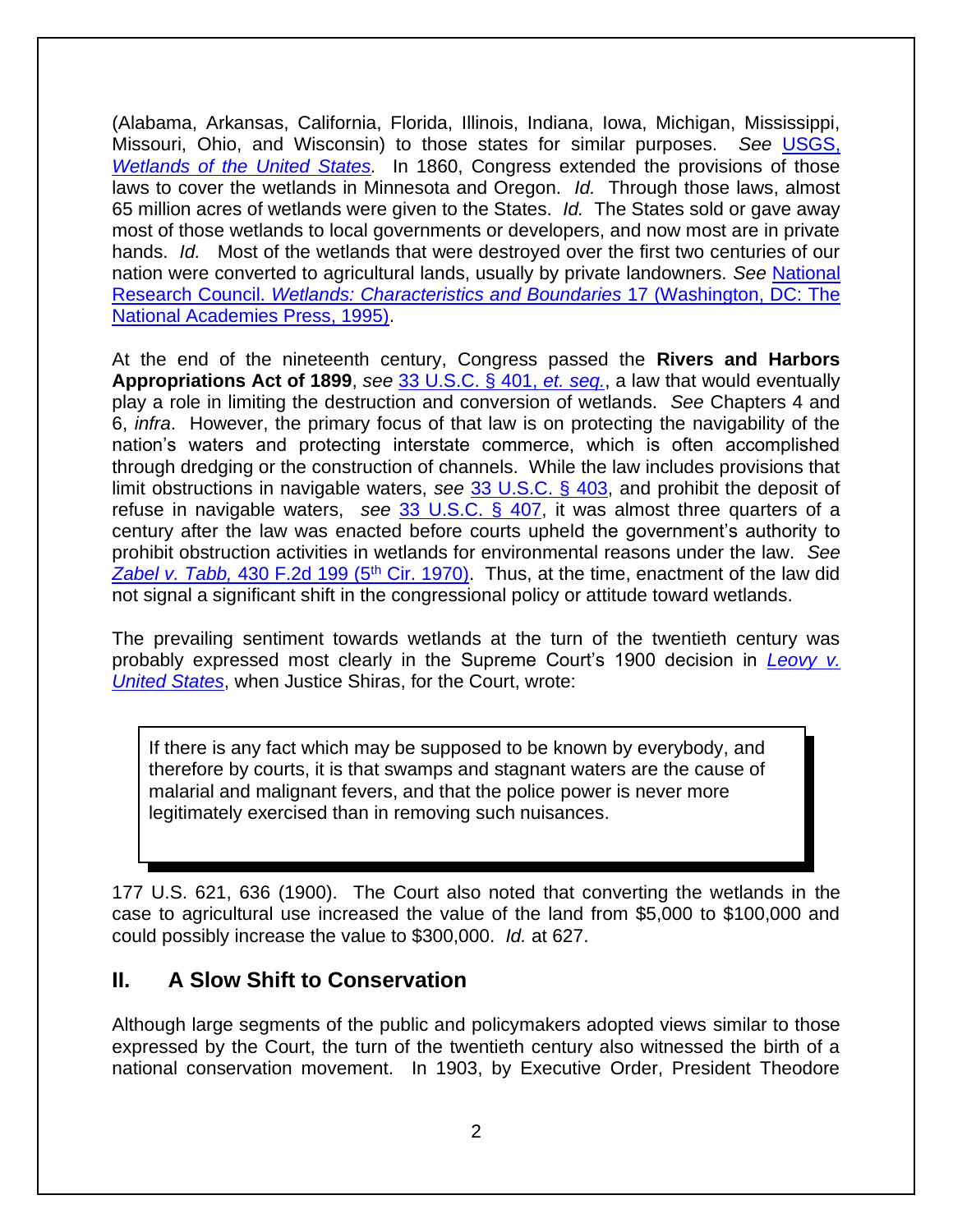Roosevelt established the country's first National Wildlife Refuge, [Pelican Island](http://www.fws.gov/pelicanisland/)  [National Wildlife Refuge,](http://www.fws.gov/pelicanisland/) in south Florida. *See* [U.S. Department of the Interior, U.S.](http://www.fws.gov/refuges/history/over/over_hist-a_fs.html)  Fish and Wildlife Service, *[Short History of the Refuge System : The Early Years \(1864-](http://www.fws.gov/refuges/history/over/over_hist-a_fs.html) [1920\).](http://www.fws.gov/refuges/history/over/over_hist-a_fs.html)* While the Pelican Island Refuge was the first National Wildlife Refuge, federal and state governments and private organizations had already begun to acquire wetlands to establish wildlife sanctuaries in the late nineteenth century. *See* [National](http://www.nap.edu/openbook.php?record_id=4766)  Research Council. *[Wetlands: Characteristics and Boundaries](http://www.nap.edu/openbook.php?record_id=4766)* 45 (Washington, DC: The [National Academies Press, 1995\).](http://www.nap.edu/openbook.php?record_id=4766) In the six years after he established the Pelican Island National Wildlife Refuge, President Roosevelt issued 51 additional Executive Orders that established wildlife reservations in 17 States. *Id.* As it approached its centennial, the National Wildlife Refuge System included more than 520 units in all 50 states, covering 93 million acres of wildlife habitat. *See* [U.S. Department of the Interior,](http://www.fws.gov/refuges/history/over/over_hist-d_fs.html)  U.S. Fish and Wildlife Service, *[Short History of the Refuge System : Approaching the](http://www.fws.gov/refuges/history/over/over_hist-d_fs.html)  [Centennial \(1997 and On\).](http://www.fws.gov/refuges/history/over/over_hist-d_fs.html)* For an in-depth history of the National Wildlife Refuge System, *see* Robert L. Fischman, *[The National Wildlife Refuge System and the](http://papers.ssrn.com/sol3/Delivery.cfm/SSRN_ID918203_code580507.pdf?abstractid=918203&mirid=1)  [Hallmarks of Modern Organic Legislation,](http://papers.ssrn.com/sol3/Delivery.cfm/SSRN_ID918203_code580507.pdf?abstractid=918203&mirid=1)* 29 Ecology L. Quarterly 457 (2002).

A few years after President Roosevelt left office, in 1913, Congress enacted the **Weeks-McLean Act**, Ch. 145, 37 Stat. 828, 847 (1913), to prohibit the commercial hunting and shipment of migratory birds across state lines. The law, which was enacted as a rider to appropriations legislation, was held unconstitutional as violating the Tenth Amendment, but was replaced a few years later by the **Migratory Bird Treaty Act of 1918**, [16](http://www.law.cornell.edu/uscode/text/16/703)  [U.S.C. § 703,](http://www.law.cornell.edu/uscode/text/16/703) *et seq*., which prohibits hunting, capturing, possessing, selling and many other activities with regard to migratory birds that are protected by an international migratory bird treaty. Although those laws were not enacted to provide protection to wetlands, they demonstrated Congress' concern with protecting migratory birds, and that concern would eventually lead to further legislation to protect the habitat, including wetlands habitat, of those birds.



Two of the earliest federal wetland conservation laws were the **Migratory Bird Conservation Act of 1929**, [16 U.S.C. §§ 715-715d, 715e, 715f-715r,](http://www.law.cornell.edu/uscode/text/16/chapter-7/subchapter-III) which authorized, but did not permanently fund, the acquisition and preservation of wetlands as habitat for waterfowl, and the **Migratory Bird Hunting Stamp Act of 1934**, [16 U.S.C. §§ 718 -](http://www.law.cornell.edu/uscode/text/16/chapter-7/subchapter-IV) [718j](http://www.law.cornell.edu/uscode/text/16/chapter-7/subchapter-IV) (generally referred to as "The Duck Stamp Act"), which created a funding source for the wetlands conservation authorized by the 1929 law. *See* [U.S. Department of the Interior, U.S.](https://www.fws.gov/birds/get-involved/duck-stamp/history-of-the-federal-duck-stamp.php)  Fish and Wildlife [Service, Federal Duck Stamp](https://www.fws.gov/birds/get-involved/duck-stamp/history-of-the-federal-duck-stamp.php) 

**Public Domain Photo - [Wikimedia](http://commons.wikimedia.org/wiki/File:Duck_stamp.jpg)**

[Office, History of the Federal Duck Stamp](https://www.fws.gov/birds/get-involved/duck-stamp/history-of-the-federal-duck-stamp.php) Duck Stamps are pictorial stamps that are produced by the Fish and Wildlife Service which were originally created as federal licenses to hunt migratory waterfowl. *Id.* Today, Duck Stamps also serve as entry passes to National Wildlife Refuges and many people buy Duck Stamps simply to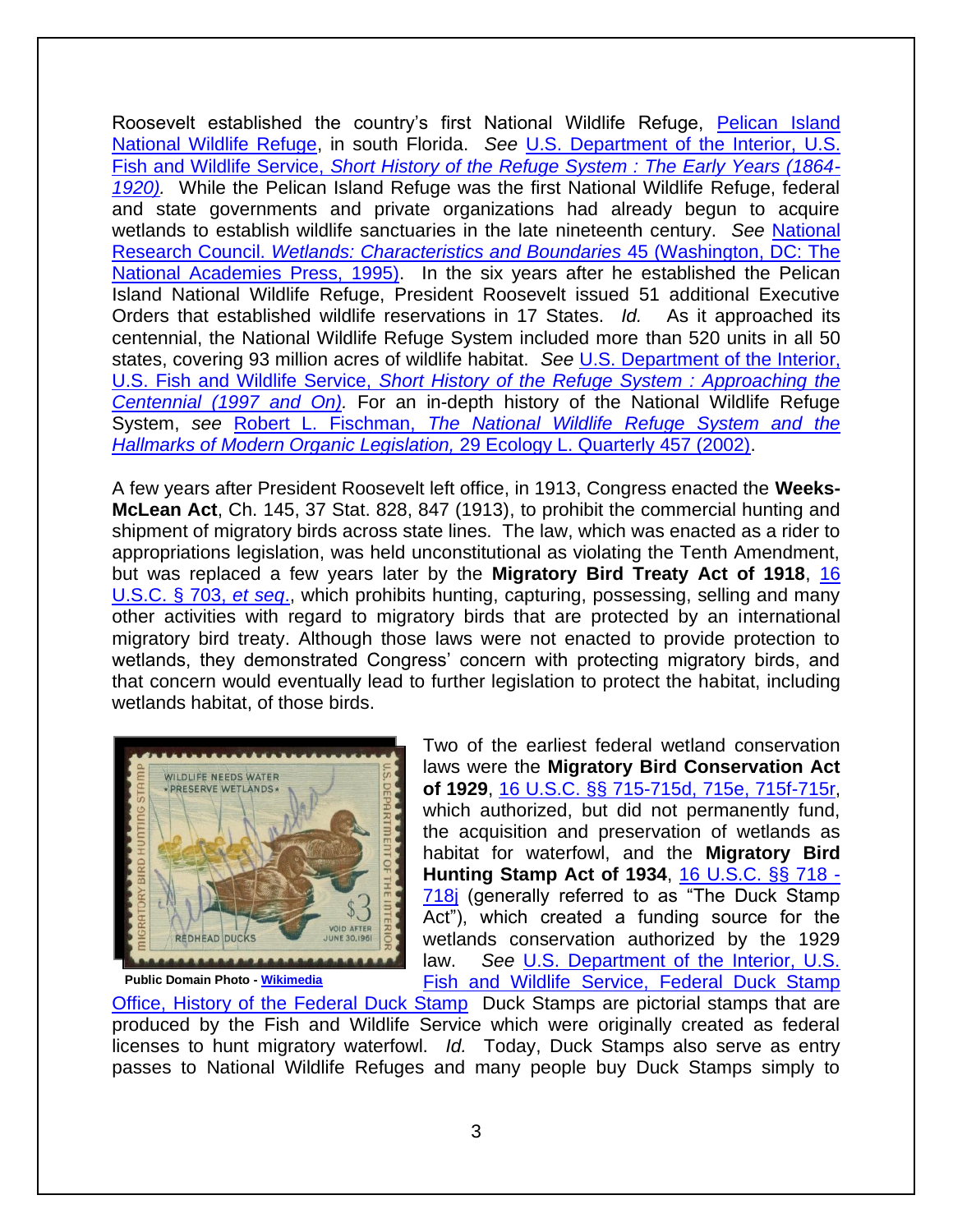promote wetland conservation, as ninety-eight cents out of every dollar from the sale of Duck stamps is used to purchase or lease wetland habitat for National Wildlife Refuges. *Id.* Since 1934, the Fish and Wildlife Service has raised more than 800 million dollars from the sale of Duck Stamps and has purchased or leased more than 6 million acres of wetlands with those proceeds. *Id.* 

Although Congress created the Duck Stamp program in 1934 to fund federal *acquisition and protection* of wetlands, between 1940 and 1977, the U.S. Department of Agriculture provided technical information and cost-sharing, through its Agricultural Conservation Program, to assist landowners in *draining* wetlands. *See* [U.S. Congress, Office of](http://govinfo.library.unt.edu/ota/Ota_4/DATA/1984/8433.PDF)  [Technology Assessment, OTA-O-206,](http://govinfo.library.unt.edu/ota/Ota_4/DATA/1984/8433.PDF) *Wetlands: Their Use and Regulation* 77 (Mar. [1984\).](http://govinfo.library.unt.edu/ota/Ota_4/DATA/1984/8433.PDF)

## **III. Towards Comprehensive Federal Regulation**

As was the case with most environmental issues, though, federal regulatory involvement in wetlands protection grew during the end of the 1960s and throughout the 1970s. At first, Congress and the Corps strengthened the wetland protections in the **Rivers and Harbors Act**. In 1965, Congress amended the [Fish and Wildlife](http://www.law.cornell.edu/uscode/text/16/chapter-5A/subchapter-I)  [Coordination Act](http://www.law.cornell.edu/uscode/text/16/chapter-5A/subchapter-I) to require agencies to consider opportunities for fish and wildlife enhancement when planning any navigation, flood control, reclamation, hydroelectric or multipurpose water resource project. *See* Pub. L. 89-72, 79 Stat. 213 (1965). After that, the Corps entered into an agreement with the Fish and Wildlife Service to consult on projects that the Corps would review for authorization under the Rivers and Harbors Act. *See* [Memorandum of Understanding Between the Secretary of the Interior and the](http://www.envirolawteachers.com/33-fed-reg-18672.html)  [Secretary of the Army \(Jul 13, 1967\).](http://www.envirolawteachers.com/33-fed-reg-18672.html) Around the same time, the Corps adopted regulations to incorporate a "public interest" review, including a focus on environmental factors, into the Rivers and Harbors Act permitting program. *See* [33 Fed. Reg. 18670](http://www.envirolawteachers.com/33-fed-reg-18672.html)  [\(Dec. 18, 1968\).](http://www.envirolawteachers.com/33-fed-reg-18672.html) While these changes provided some additional protection for wetlands, the Rivers and Harbors Act only regulates activities in waters that are, were historically, or could potentially be, navigable, *see* Chapter 4, *infra,* so the Corps' jurisdiction over wetlands under the Act is fairly narrow.

Instead, most federal regulation of wetlands derives from the **Federal Water Pollution Control Act Amendments of 1972**, Pub.L. 92-500, 86 Stat. 816 (1972), which, after subsequent amendments, is commonly known as the [Clean Water Act.](http://www.law.cornell.edu/uscode/text/33/chapter-26) The statute prohibits the addition of pollutants into navigable waters, a term that has been interpreted by the government and courts to include wetlands. *See* Chapter 4, *infra*. However, Section 404 of the statute authorizes the Corps of Engineers to issue permits to authorize the discharge of dredged or fill material into navigable waters. *See* [33](http://www.law.cornell.edu/uscode/text/33/1344)  [U.S.C. § 1344.](http://www.law.cornell.edu/uscode/text/33/1344) While the [Endangered Species Act](http://www.law.cornell.edu/uscode/text/16/chapter-35) and the [National Environmental](http://www.law.cornell.edu/uscode/text/42/chapter-55)  [Policy Act](http://www.law.cornell.edu/uscode/text/42/chapter-55) play a role in protecting wetlands, as discussed later, the Clean Water Act Section 404 permitting program is the primary federal tool for regulating and protecting wetlands and most of this book focuses on that program. Although the statute authorizes the Corps to issue the permits, Congress gave EPA the authority, with the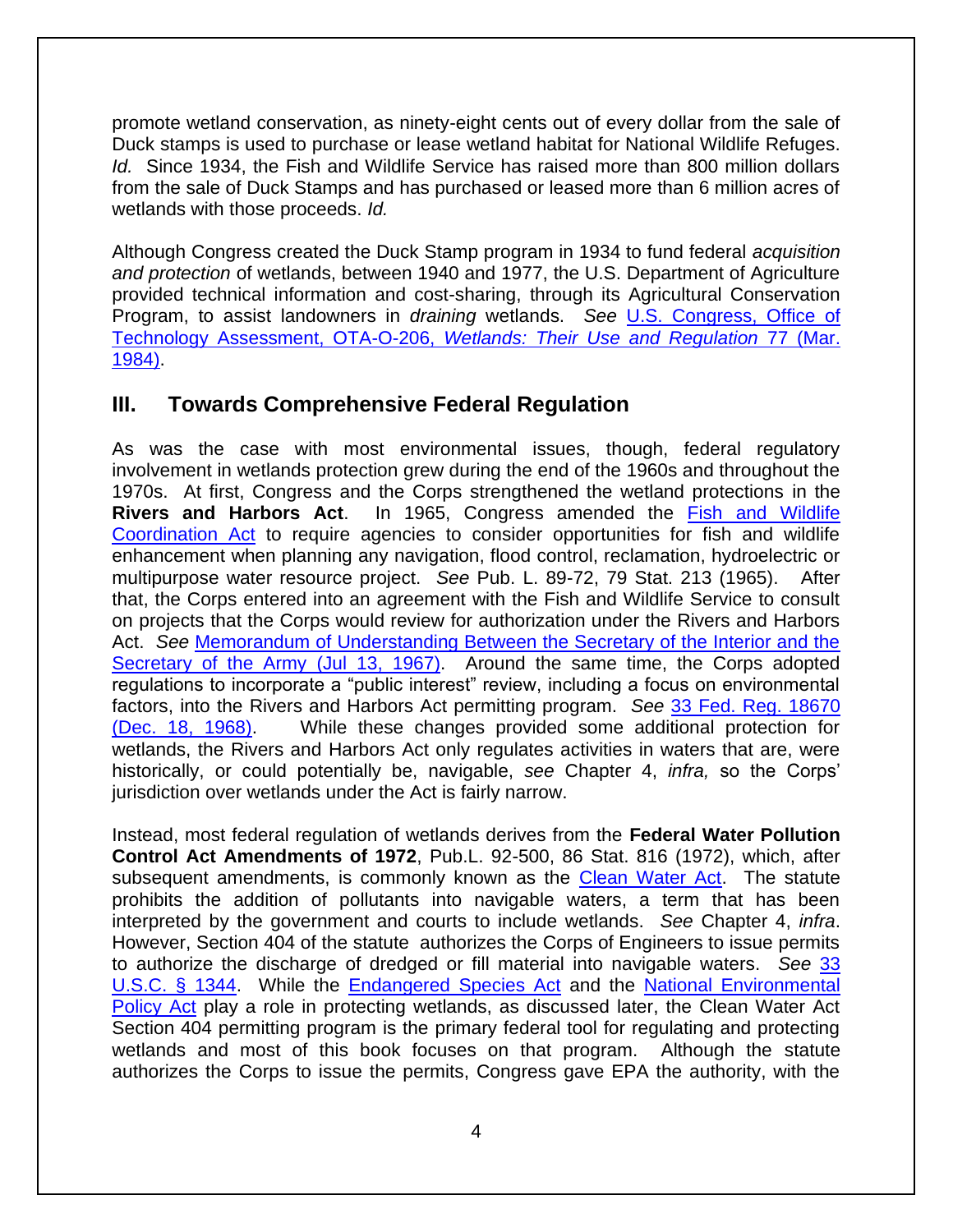Corps, to develop the guidelines that the Corps uses to determine whether to issue the permits. *See* [33 U.S.C. § 1344\(b\)\(1\).](http://www.law.cornell.edu/uscode/text/33/1344) The statute also authorizes EPA and the Fish and Wildlife Service to comment on permit applications, and authorizes EPA to veto Section 404 permits. *See* [33 U.S.C. § 1344\(c\).](http://www.law.cornell.edu/uscode/text/33/1344) The division of authority between EPA and the Corps has created some tension over the years.

In the first few years after Congress created the Section 404 permit program, the Corps of Engineers interpreted the Clean Water Act narrowly to provide limited jurisdiction over wetlands. *See* Chapter 4, *infra*. By 1975, however, the Corps had adopted a more expansive reading of the statute. *Id.* Since those early years of the Section 404 program, several Presidents have issued Executive Orders, adopted action plans or announced policies to expand protection of wetlands.

In 1977, President Carter issued **Executive Order 11990**, which required federal agencies to "take action to minimize the destruction, loss or degradation of wetlands, and to preserve and enhance the natural and beneficial values of wetlands." *See*  [Executive Order 11990,](http://www.archives.gov/federal-register/codification/executive-order/11990.html) *Protection of Wetlands* § 1 (May 24, 1977). Significantly, the order also required agencies to "avoid undertaking or providing assistance for new construction located in wetlands unless the ... agency finds (1) that there is no practicable alternative to such construction, and (2) that the proposed action includes all practicable measures to minimize harm to wetlands which may result from such use." *Id.* § 2. A little over a decade later, in 1988, President George H.W. Bush endorsed a policy, which was developed by a National Wetlands Policy Forum, of "no net loss" of wetlands. *See* [Julie M. Sibbing, National Wildlife Federation,](http://web.archive.org/web/20150914232216/http:/www.nwf.org/pdf/Wildlife/Nowhere_Near_No-Net-Loss.pdf) *Nowhere Near No Net [Loss.](http://web.archive.org/web/20150914232216/http:/www.nwf.org/pdf/Wildlife/Nowhere_Near_No-Net-Loss.pdf)* After President Clinton took office, through a **1993 Interagency Wetlands Plan**, he reaffirmed the "no net loss" policy as an interim goal and called for an increase in the quality and quantity of the nation's wetlands as a long term goal. *See* [White House](http://web.archive.org/web/20150909213617/http:/www.usace.army.mil/Portals/2/docs/civilworks/regulatory/materials/wetland_policy1993.pdf)  Office on Environmental Policy, *[Protecting America's Wetlands: A Fair, Flexible, and](http://web.archive.org/web/20150909213617/http:/www.usace.army.mil/Portals/2/docs/civilworks/regulatory/materials/wetland_policy1993.pdf)  [Effective Approach](http://web.archive.org/web/20150909213617/http:/www.usace.army.mil/Portals/2/docs/civilworks/regulatory/materials/wetland_policy1993.pdf)* (Aug. 24, 1993). A decade after that, on Earth Day, 2004, President George W. Bush announced a **Strategy to Increase Wetland Acres and Quality**, which focused on moving from a "no net loss" policy to an increase in wetland acres and quality. *See* [The White House, Office of the Press Secretary,](http://2001-2009.state.gov/g/oes/rls/fs/2004/31735.htm) *Wetlands Initiative [Announced on Earth Day](http://2001-2009.state.gov/g/oes/rls/fs/2004/31735.htm)* (April 22, 2004).

For several decades, the [National Wetlands Inventory](http://www.fws.gov/wetlands/index.html) has played an important role in providing information about whether the "no net loss" goal is being met, at least with regard to wetland *acreage*. The Fish and Wildlife Service began work on the national inventory of wetlands in 1974 "to provide biologists and others with information on the distribution and type of wetlands and to aid in conservation efforts." *See* [U.S.](http://www.fws.gov/wetlands/NWI/Overview.html)  [Department of the Interior, U.S. Fish and Wildlife Service,](http://www.fws.gov/wetlands/NWI/Overview.html) *NWI Overview.* The agency developed the Cowardin wetland classification system described in Chapter 1, *supra,* to classify wetlands for the inventory. *Id.* While wetlands in the National Wetlands Inventory were originally plotted on paper maps, the wetlands data in the inventory is now accessible and searchable online in digital maps. *Id.* The data are also used to prepare the Service's periodic reports on wetland status and trends discussed in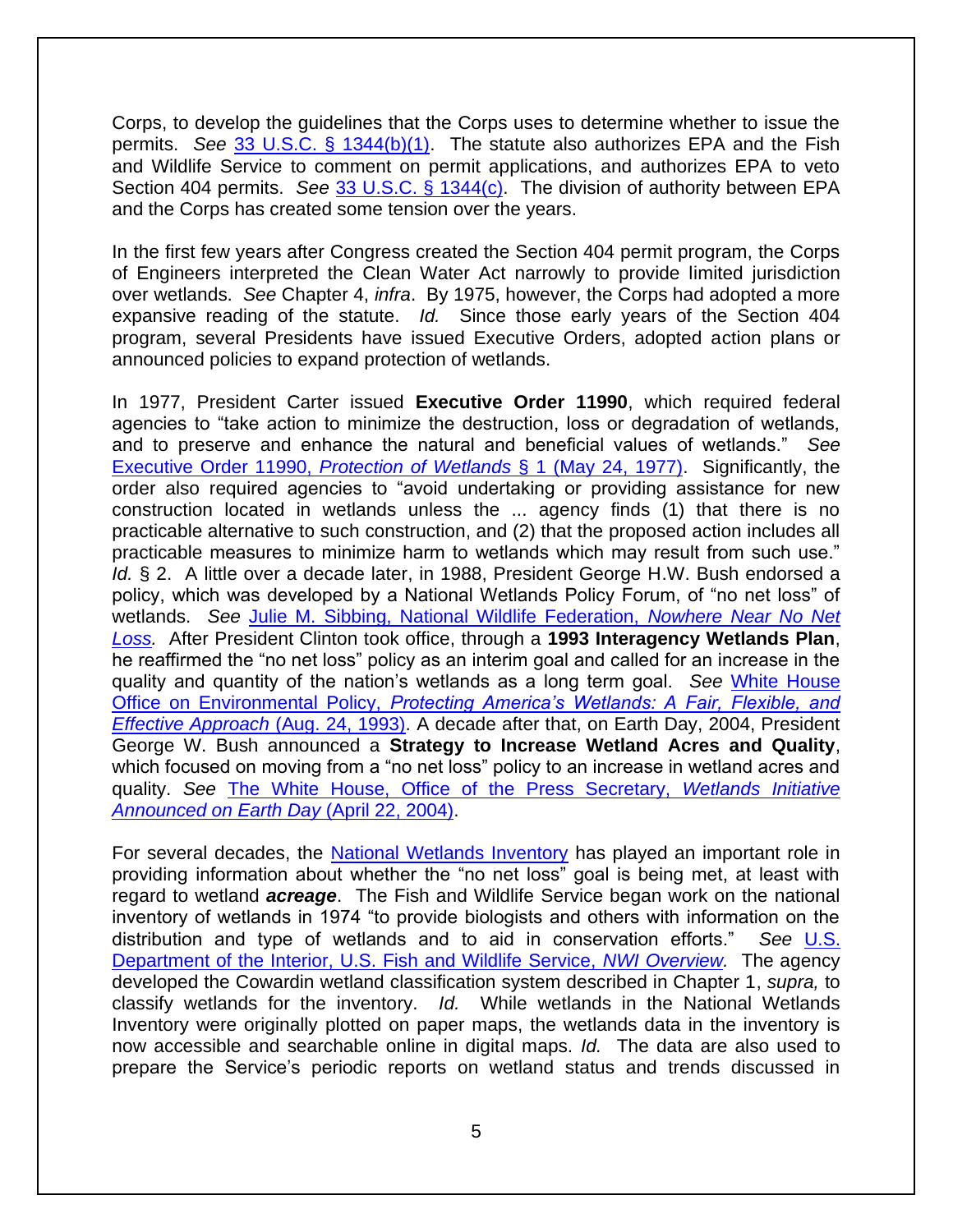

**Screen Shot of NWI website – July 2014** 

Chapter 1. *Id.* Congress required the agency to prepare those periodic reports as part of the **Emergency Wetlands Resources Act of 1986**, [16 U.S.C. §§ 3901-3932.](http://www.law.cornell.edu/uscode/text/16/chapter-59)

# **IV. Conservation Programs and Agricultural Programs**

While the Clean Water Act Section 404 program ushered in an era of comprehensive federal regulation, the federal government also provides protection for wetlands through a variety of economic incentive programs**.** Some of the programs have been in place for several decades. For instance, in 1965, Congress passed the **Land and Water Conservation Fund Act of 1965**, creating a Land and Water Conservation Fund, which provides money to federal, state and local governments to purchase property, including wetlands, for conservation and to fund conservation projects. *See* [16 U.S.C. §§ 4601-4 -](http://www.law.cornell.edu/uscode/text/16/chapter-1/subchapter-LXIX/part-B) [4601-11.](http://www.law.cornell.edu/uscode/text/16/chapter-1/subchapter-LXIX/part-B) Through 2014, the Fund provided \$4 billion in grants to States to fund more than 42,000 conservation projects. *See* [Land and Water Conservation Fund Coalition,](https://www.besnet.world/land-and-water-conservation-fund-coalition-50-years-conserving-america-beautiful)  *[50 Years of Conserving America the Beautiful](https://www.besnet.world/land-and-water-conservation-fund-coalition-50-years-conserving-america-beautiful)* 6 (2014).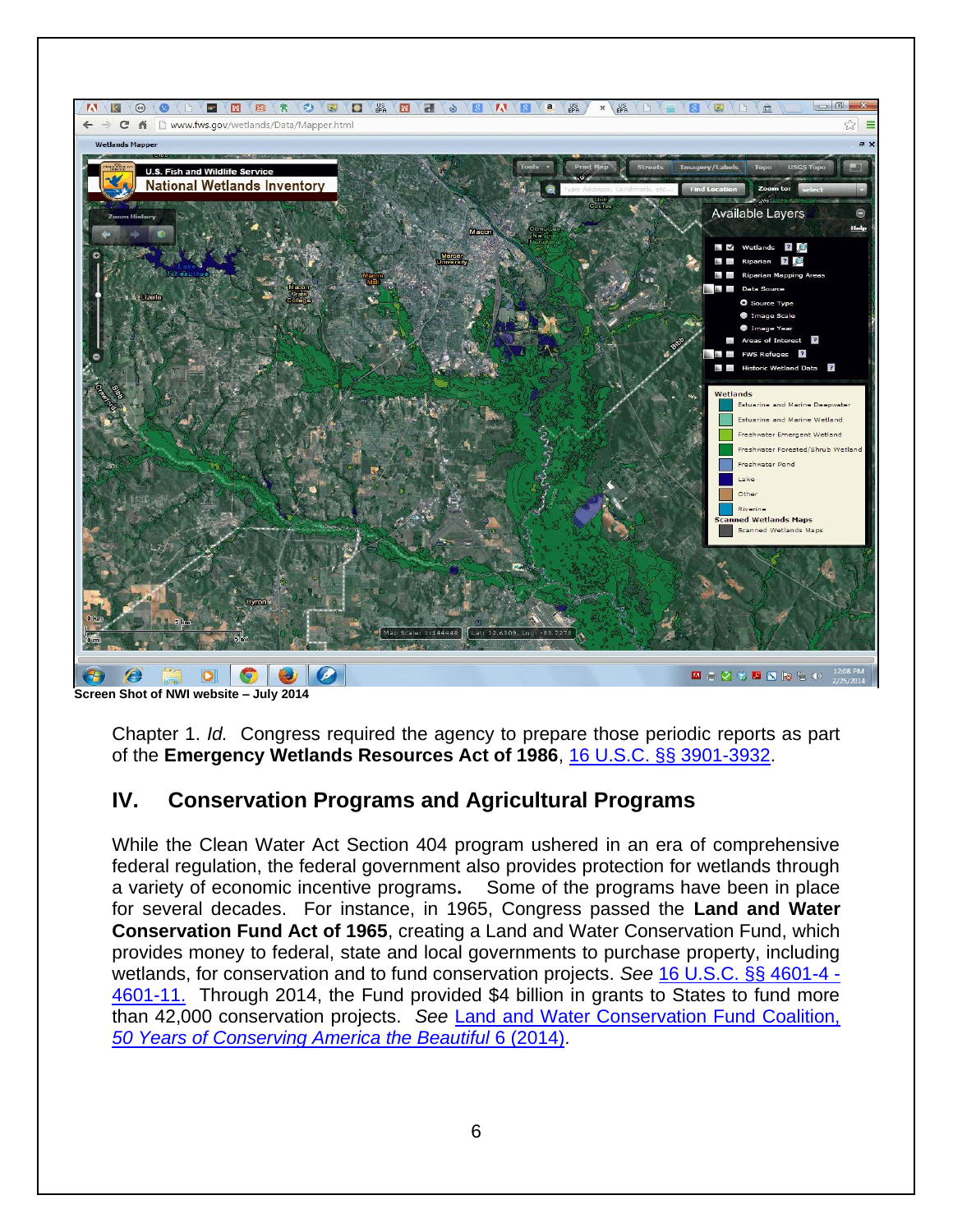In 1970, Congress passed the **Water Bank Act**, which authorizes the Departments of Agriculture and Interior to enter into 10 year contracts with landowners to preserve wetlands on their land and protect wildlife habitat. *See* [16 U.S.C. §§ 1301-1311.](http://www.law.cornell.edu/uscode/text/16/chapter-29) In return, the landowners receive annual payments over the contract period. *Id.* In Fiscal Year 2012, Congress appropriated \$7.5 million to fund the Water Bank Program. *See*  [U.S. Department of Agriculture, Natural Resources Conservation Service,](http://www.nrcs.usda.gov/wps/portal/nrcs/detail/national/programs/financial/?&cid=stelprdb1047790) *Water Bank [Program.](http://www.nrcs.usda.gov/wps/portal/nrcs/detail/national/programs/financial/?&cid=stelprdb1047790)* 

From those modest beginnings, Congress greatly expanded the number and scope of federal programs that provide economic incentives for wetland protection shortly after the release of a report by the Congressional Office of Technology Assessment that identified several federal laws and programs that impeded wetlands protection. *See* [U.S. Congress, Office of Technology Assessment, OTA-O-206,](http://govinfo.library.unt.edu/ota/Ota_4/DATA/1984/8433.PDF) *Wetlands: Their Use and Regulation* [78 \(Mar. 1984\).](http://govinfo.library.unt.edu/ota/Ota_4/DATA/1984/8433.PDF) The report noted that the Federal tax code provided numerous deductions that gave farmers incentives to clear and drain wetlands for agricultural use. *Id.* The report also concluded that several other federal programs, including cost sharing and technical assistance in the U.S. Department of Agriculture's Agricultural Conservation Program, Farmers Home Administration Loans, Federal disaster payments and crop insurance, and commodity programs provided incentives to farmers to clear and drain wetlands. *Id.* at 78-81.

In 1985, the year after the OTA report, Congress included several important provisions in the Food Security Act of 1985 (also known as the 1985 Farm Bill) to protect wetlands. *See* [Pub. L. 99-198, 99 Stat. 1509 \(1985\).](http://history.nih.gov/research/downloads/PL99-198.pdf) The law created a **Conservation Reserve Program**, which provides yearly rental payments to farmers (owners of highly erodible cropland) who agree to remove their land from agricultural production for 10 - 15 years and to plant vegetation that will improve the environmental health and quality of their land. *Id. §* 1231. The program is administered by the Farm Service Agency within the U.S. Department of Agriculture. *See* [U.S. Department of Agriculture, Farm](http://www.fsa.usda.gov/FSA/webapp?area=home&subject=copr&topic=crp)  [Service Agency, Conservation Programs: Conservation Reserve Program.](http://www.fsa.usda.gov/FSA/webapp?area=home&subject=copr&topic=crp) Since 1988, restoration of cropped wetlands is one of the activities that is eligible for program participation. Although the original law authorized enrollment of up to 45 million acres of highly erodible land in the reserve, that limit was reduced to 39 million acres in the 2002 Farm Bill and 32 million acres in the 2008 Farm Bill. The program provides about \$2 billion to farmers each year and, as of 2012, the program restored over 2 million acres of wetlands and reduced soil erosion by more than 300 million tons per year. *See* [U.S.](http://www.fsa.usda.gov/Internet/FSA_File/su45state0913.pdf)  [Department of Agriculture, Farm Service Agency,](http://www.fsa.usda.gov/Internet/FSA_File/su45state0913.pdf) *The Conservation Reserve Program: 45th [Signup Results](http://www.fsa.usda.gov/Internet/FSA_File/su45state0913.pdf)* (Sept. 2013).

Perhaps the more significant provisions in the 1985 Farm Bill, though, were the **Swampbuster** provisions. Congress included provisions in the law that disqualified farmers from receiving all or a portion of Federal farm program benefits, including loans, subsidies, crop insurance, and price supports, if they produced agricultural commodities on converted wetlands. *See* [16 U.S.C. § 3821.](http://www.law.cornell.edu/uscode/text/16/3821) The Swampbuster provisions were strengthened in the Food Agriculture, Conservation and Trade Act of 1990 (also known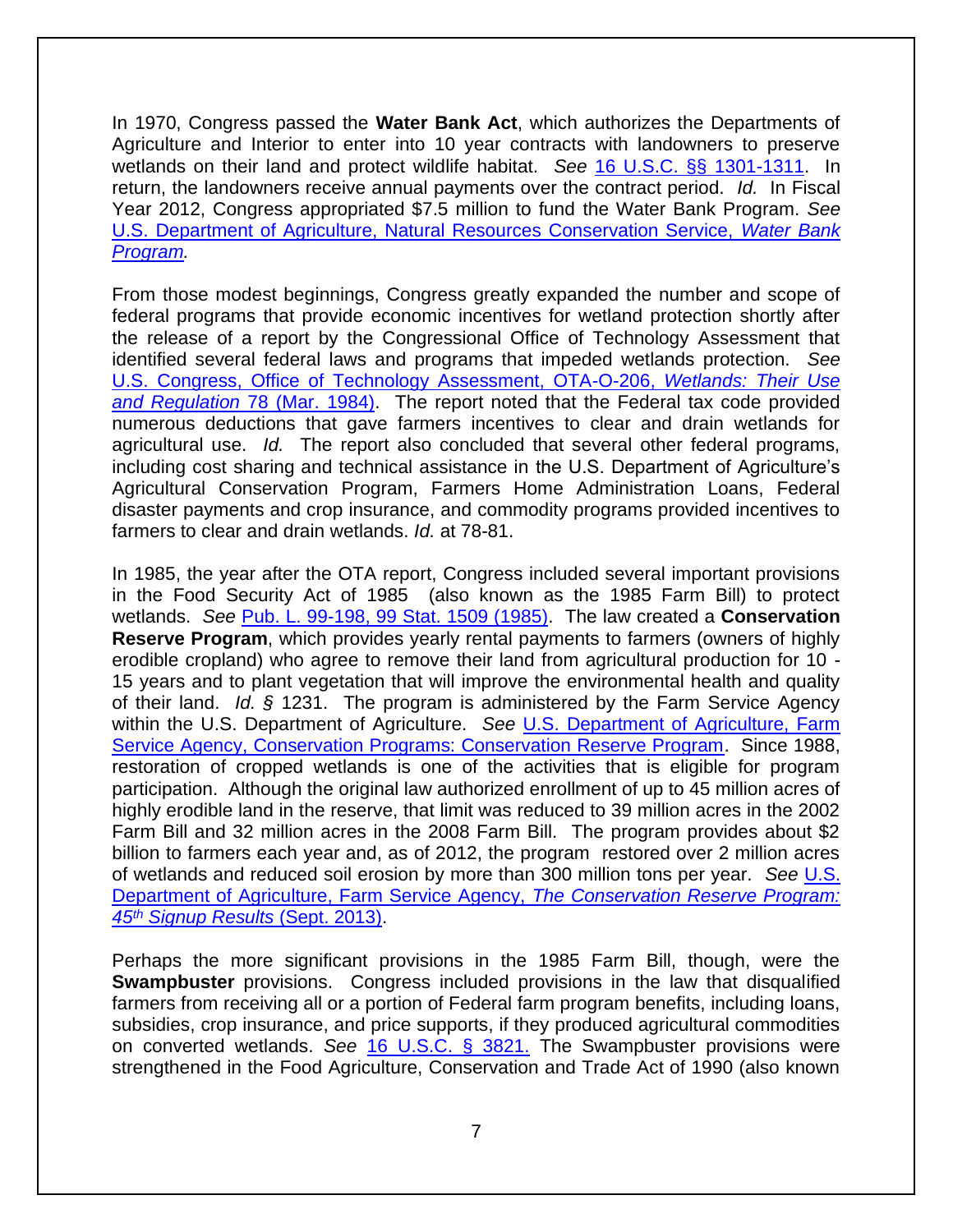as the 1990 Farm Bill), which disqualifies farmers from receiving those benefits if they convert wetlands for the purpose of, or with the effect of, making production of agricultural commodities on them possible. *See* [16 U.S.C. § 3821\(c\).](http://www.law.cornell.edu/uscode/text/16/3821) As noted in Chapters 1, *supra,* and 4, *infra*, the Natural Resources Conservation Service delineates wetlands for purposes of the Swampbuster provisions, *see* [28 U.S.C. § 3822,](http://www.law.cornell.edu/uscode/text/16/3822) and uses a different delineation manual than the manual used by the Corps of Engineers, EPA and the Department of Interior. While the Natural Resources Conservation Service and the Farm Service Agency administer the Swampbuster provisions, the Fish and Wildlife Service, within the Department of Interior, provides technical assistance to those agencies, and their relationship in administering the law is outlined in a 2002 Memorandum of Understanding. *See* [U.S. Department of Agriculture and](https://web.archive.org/web/20150425044306/http:/www.fws.gov:80/policy/m0226.pdf) U.S. Department of Interior, *[Memorandum of Understanding Regarding Implementation of](https://web.archive.org/web/20150425044306/http:/www.fws.gov:80/policy/m0226.pdf)  [the 2002 Farm Bill Conservation Provisions](https://web.archive.org/web/20150425044306/http:/www.fws.gov:80/policy/m0226.pdf)* (Aug. 6, 2002).

Subsequent farm bills created additional wetland conservation programs. For instance, the 1990 Farm Bill created the **Wetlands Reserve Program**, which provided money and technical assistance to farmers and other landowners to protect, enhance and restore wetlands on their property. *See* [16 U.S.C. §§ 3837 -](http://www.law.cornell.edu/uscode/text/16/chapter-58/subchapter-IV/part-I/subpart-c) 3837f. Landowners could enroll in the program by placing a permanent conservation easement or a 30 year conservation easement on their property, in which case they were fully or partially (for the 30 year easement) compensated for the value of the easement and received funding to cover the restoration costs. *Id.* § 3837a. If the landowners did not prefer to place a conservation easement on their property, they could still enroll their land in the program, but they only received funding to cover the restoration costs. *Id.* In the first twenty years of the program, which was administered by the Natural Resources Conservation Service (NRCS), more than 11,000 landowners participated, enrolling more than 2.3 million acres of wetlands. *See* [U.S. Department of Agriculture, Natural](http://www.nrcs.usda.gov/Internet/FSE_DOCUMENTS/stelprdb1045079.pdf)  Resources Conservation Service, *[Restoring America's Wetlands: A Private Lands](http://www.nrcs.usda.gov/Internet/FSE_DOCUMENTS/stelprdb1045079.pdf)  Conservation Success Story*. The program was replaced, in the 2014 Farm Bill, by an **[Agricultural Conservation Easement Program](http://www.nrcs.usda.gov/wps/portal/nrcs/main/national/programs/easements/acep/)**, also administered by NRCS, which includes a Wetland Reserve Easement program and an Agricultural Land Easement program. In the Wetland Reserve Easement program, landowners place permanent easements, 30 year easements, or shorter term easements on wetlands in exchange for compensation for the easement and funding to cover wetland restoration costs. *Id.* 

The Federal Agricultural Improvement and Reform Act of 1996 (the 1996 Farm Bill or Freedom to Farm Act) created the **Wildlife Habitat Incentive Program (WHIP)** and the **Environmental Quality Incentive Program (EQIP)**, both of which are administered by the Natural Resources Conservation Service. *See* [Pub. L. 104-127, 100 Stat. 888](http://www.gpo.gov/fdsys/pkg/PLAW-104publ127/pdf/PLAW-104publ127.pdf)  [\(1996\).](http://www.gpo.gov/fdsys/pkg/PLAW-104publ127/pdf/PLAW-104publ127.pdf) The Wildlife Habitat Incentive Program provided funding and technical assistance to landowners to develop wildlife habitat on private agricultural land, nonindustrial private forest land, and tribal lands, *see* [16 U.S.C. 3839bb-1,](http://www.law.cornell.edu/uscode/text/16/3839bb-1) but was not re-authorized when Congress enacted the 2014 Farm Bill. The Environmental Quality Incentives Program provides financial and technical assistance to agricultural producers to plan and implement conservation practices and related projects. *See* [16 U.S.C. §§](http://www.law.cornell.edu/uscode/text/16/chapter-58/subchapter-IV/part-IV)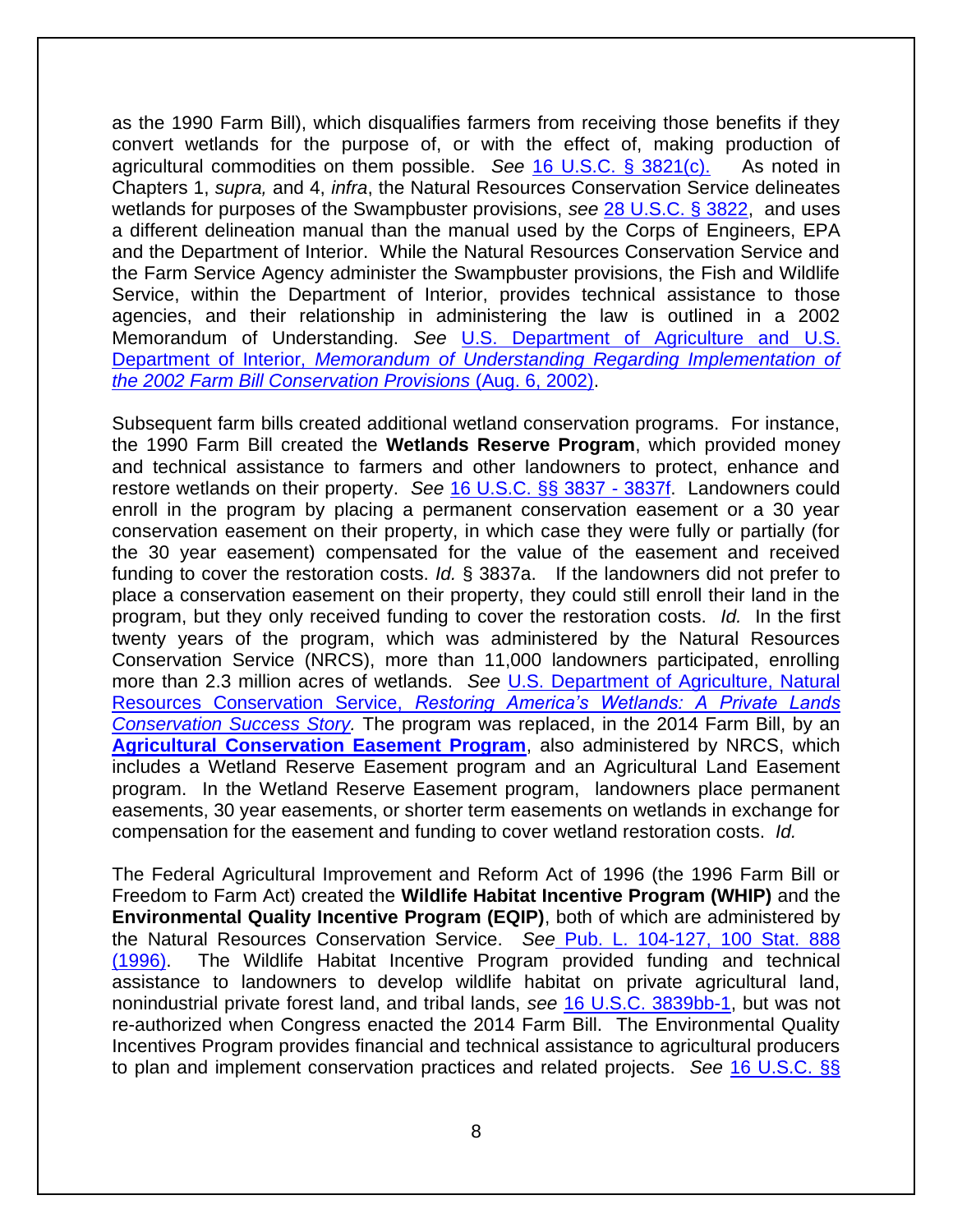3839aa - [3839aa-9.](http://www.law.cornell.edu/uscode/text/16/chapter-58/subchapter-IV/part-IV) Landowners sign contracts for a term between one and ten years. *Id.* [§ 3839aa-2.](http://www.law.cornell.edu/uscode/text/16/3839aa-2)

Congress has also created other wetland conservation programs independent of farm bills. For instance, the **North American Wetlands Conservation Act of 1989** created a program to provide matching grants to organizations and individuals who are partnering to carry out wetlands conservation projects in the U.S., Mexico, or Canada. *See* [16 U.S.C. §§4401 -](http://www.law.cornell.edu/uscode/text/16/chapter-64) 4414. Between 1998 and 2018, the program provided about \$1.6 billion to more than 6,000 partners, who contributed about \$3.3 billion in matching funds, affecting more than 27.5 million acres of habitat. *See* [U.S. Department of the](https://www.fws.gov/birds/grants/north-american-wetland-conservation-act.php)  [Interior, U.S. Fish and Wildlife Service, Division of Bird Habitat Conservation,](https://www.fws.gov/birds/grants/north-american-wetland-conservation-act.php) *North [American Wetlands Conservation Act](https://www.fws.gov/birds/grants/north-american-wetland-conservation-act.php)*. Congress created another wetlands conservation grant program in the Coastal Wetlands Planning, Protection, and Restoration Act of 1990. The **National Coastal Wetlands Conservation Grant Program** is administered by the Fish and Wildlife Service and provides grants to States and Territories to protect, restore, and enhance coastal habitats. *See* [16 U.S.C. §§](http://www.law.cornell.edu/uscode/text/16/chapter-59A)  [3951 -](http://www.law.cornell.edu/uscode/text/16/chapter-59A) 3956. From the time the program was created through early 2013, about \$183 million in grants were awarded to 25 States and one U.S. territory to acquire, restore or protect 250,000 acres of coastal wetland ecosystems. *See* [U.S. Department of the](http://www.fws.gov/Coastal/CoastalGrants/index.html)  Interior, U.S. Fish and Wildlife Service, *[National Coastal Wetlands Conservation Grant](http://www.fws.gov/Coastal/CoastalGrants/index.html)  [Program](http://www.fws.gov/Coastal/CoastalGrants/index.html)*. Finally, in 2006, Congress passed the **[Partners for Fish and Wildlife Act](http://www.fws.gov/partners/docs/1151.pdf)**, which creates a program to provide financial and technical assistance to landowners and Tribes for projects in a variety of habitats to conserve or restore vegetation, hydrology and soils associated with imperiled ecosystems, including bottomland hardwoods, marshes, rivers, streams and a variety of other habitats, including ecosystems that provide habitat for a rare, declining or protected species. *See* [U.S.](http://www.fws.gov/partners/aboutus.html)  [Department of the Interior, U.S. Fish and Wildlife Service,](http://www.fws.gov/partners/aboutus.html) *Partners for Fish and Wildlife [Program](http://www.fws.gov/partners/aboutus.html)*. Between 1987 and 2010, the program restored and enhanced over 1 million acres of wetlands. *See* [U.S. Department of the Interior, U.S. Fish and Wildlife Service,](http://www.fws.gov/partners/docs/PFW_Accomplishments_2010.pdf)  [Partners for Fish and Wildlife Program: Regional Showcase Accomplishments: Fiscal](http://www.fws.gov/partners/docs/PFW_Accomplishments_2010.pdf)  [Year 2010 at 2.](http://www.fws.gov/partners/docs/PFW_Accomplishments_2010.pdf)

The following chart summarizes the variety of economic incentive programs for wetlands conservation:

| Program                                          | <b>Agency</b>                       | <b>Recipients</b> | Type of<br><b>Assistance</b>       | <b>Requirements</b>                                                                                                           |
|--------------------------------------------------|-------------------------------------|-------------------|------------------------------------|-------------------------------------------------------------------------------------------------------------------------------|
| <b>Conservation</b><br><b>Reserve</b><br>Program | USDA -<br>Farm<br>Service<br>Agency | <b>Farmers</b>    | Rental payments<br>for 10-15 years | Remove land from<br>agricultural production<br>and vegetate to improve<br>the environmental health<br>and quality of the land |
| <b>EQIP</b>                                      | USDA -                              | Agricultural      | \$\$\$ and Technical               | Plan and implement                                                                                                            |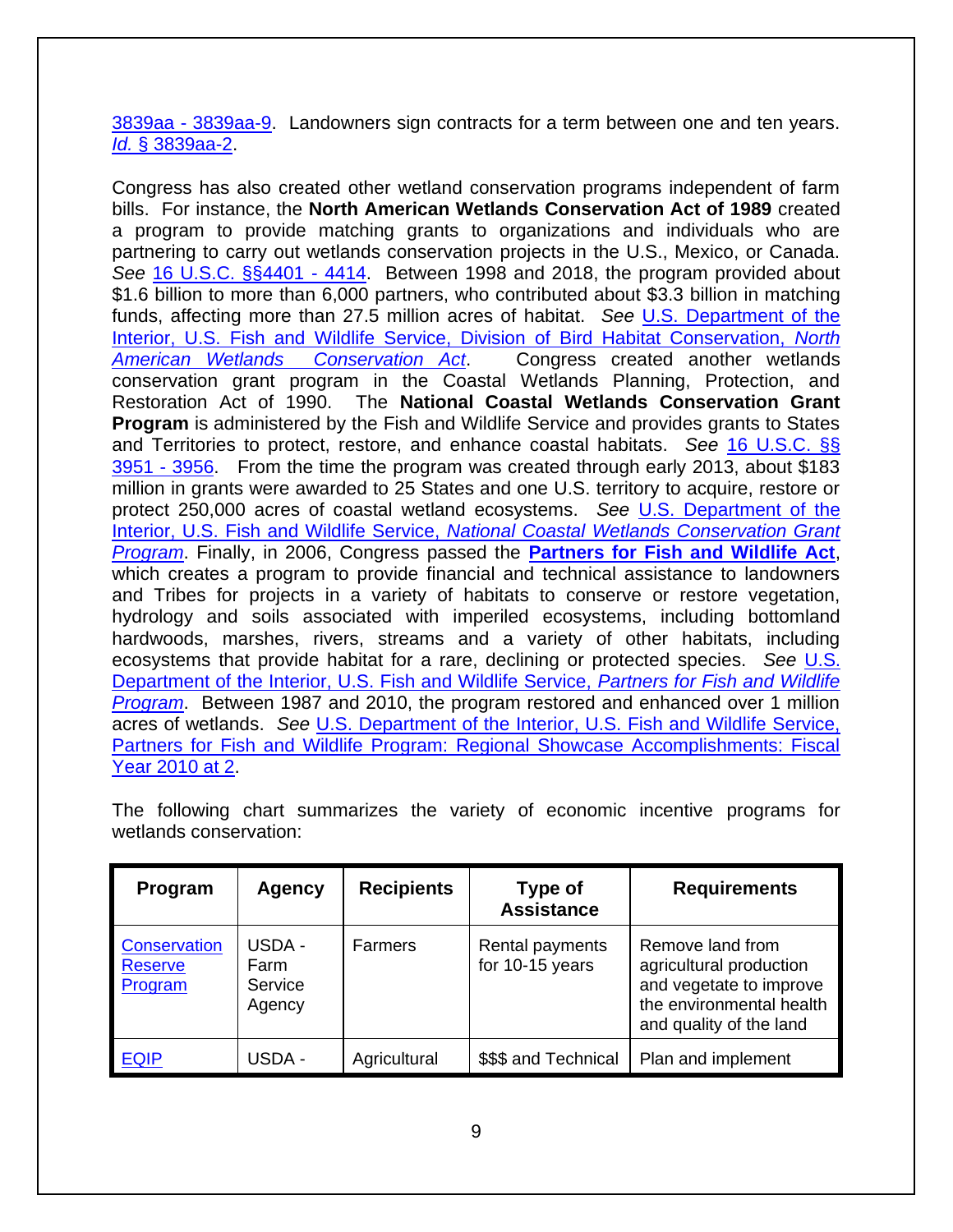|                                                                                              | <b>NRCS</b>                         | Producers                                                                               | Assistance                            | conservation projects<br>and related projects                                                |
|----------------------------------------------------------------------------------------------|-------------------------------------|-----------------------------------------------------------------------------------------|---------------------------------------|----------------------------------------------------------------------------------------------|
| <b>Land and</b><br><b>Water</b><br><b>Conservation</b><br>Fund                               | DOI-<br>National<br>Park<br>Service | Federal,<br>State and<br>Local<br>Governments                                           | \$\$\$                                | Conservation projects,<br>including purchase of<br>land for conservation                     |
| <b>National</b><br><b>Coastal</b><br><b>Wetlands</b><br><b>Conservation</b><br><b>Grants</b> | <b>DOI - FWS</b>                    | States and<br><b>Territories</b>                                                        | Grants                                | Protect, restore or<br>enhance coastal habitats                                              |
| <b>North</b><br>American<br><b>Wetlands</b><br><b>Conservation</b><br><b>Act Grants</b>      | <b>DOI - FWS</b>                    | Organizations<br>and<br>Individuals                                                     | Grants                                | Wetlands conservation<br>projects in the U.S.,<br>Mexico or Canada                           |
| <b>Partners for</b><br><b>Fish and</b><br><b>Wildlife</b>                                    | <b>DOI - FWS</b>                    | Landowners<br>and Tribes                                                                | \$\$\$ and Technical<br>Assistance    | Conservation or<br>restoration of wetlands<br>and other habitats                             |
| <b>Water Bank</b><br>Act                                                                     | USDA /<br><b>DOI</b>                | Landowners                                                                              | Annual payments<br>for a 10 year term | Preserve wetlands and<br>protect wildlife habitat                                            |
| <b>WHIP</b><br>(Eliminated in<br>2014 Farm<br>Bill)                                          | USDA -<br><b>NRCS</b>               | Landowners:<br>Private<br>agricultural;<br>Private<br>forestland;<br><b>Tribal land</b> | \$\$\$ and Technical<br>Assistance    | Develop wildlife habitat<br>on the land                                                      |
| <b>Agricutlural</b><br><b>Conservation</b><br><b>Easement</b><br>Program                     | <b>USDA-</b><br><b>NRCS</b>         | Landowners<br>and Tribes                                                                | \$\$\$ and Technical<br>Assistance    | Protect, enhance, or<br>restore wetlands and<br>place a conservation<br>easement on the land |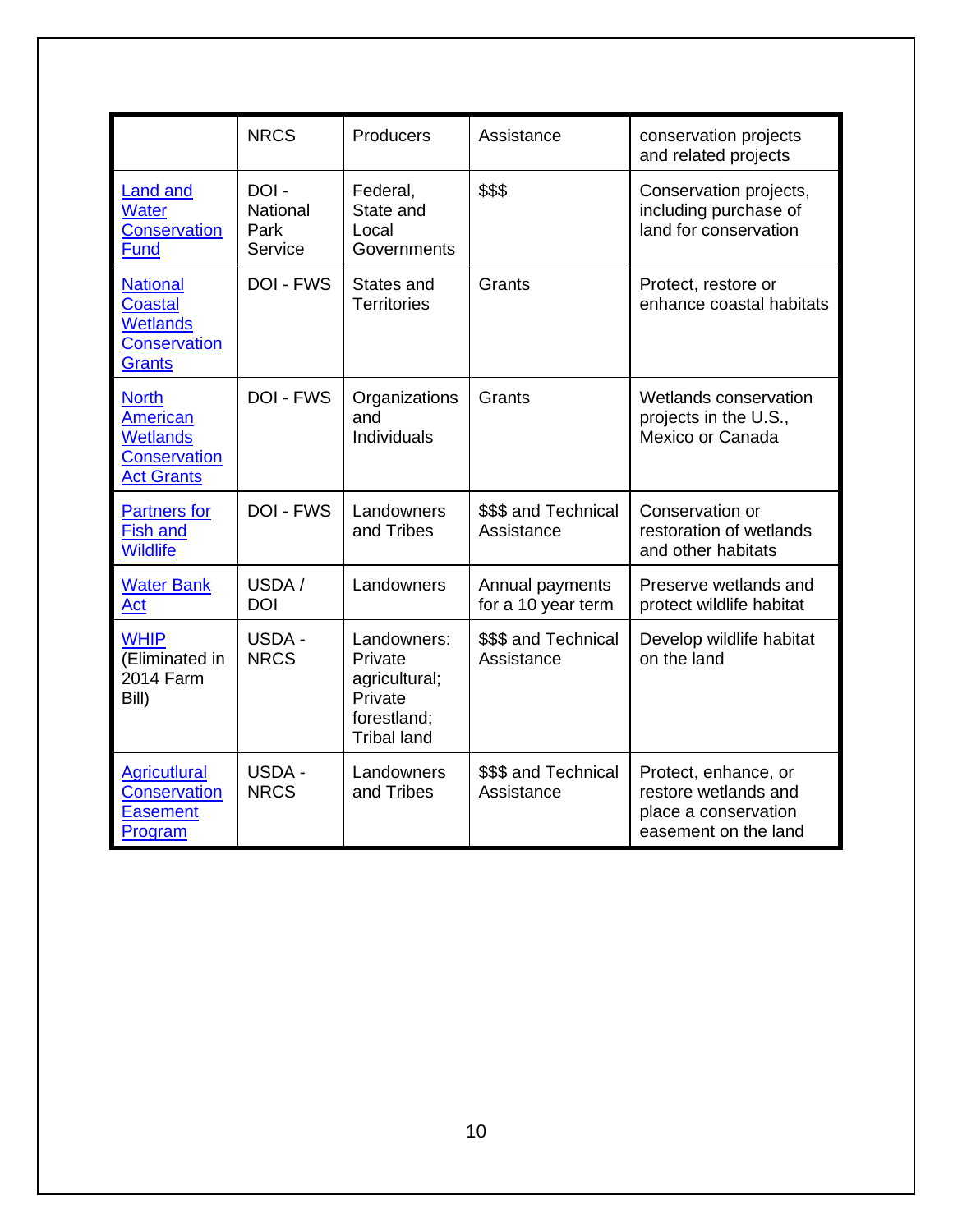#### **Additional Resources**

[USDA Farm Service Agency Reports and Statistics](http://www.fsa.usda.gov/FSA/webapp?area=home&subject=copr&topic=rns) [USDA NRCS Conservation Programs website](http://www.nrcs.usda.gov/wps/portal/nrcs/main/national/programs/)  [USDA NRCS Data and Reports](http://www.nrcs.usda.gov/wps/portal/nrcs/detail/national/programs/?cid=stelprdb1119097) and [Data Mapper](http://www.nrcs.usda.gov/wps/portal/nrcs/rca/national/technical/nra/rca/ida/) [USDA Video re: the History of the Conservation Reserve Program](http://www.youtube.com/watch?feature=player_embedded&v=nLS8FxQTDX0)  [USDA NRCS report re: WRP Successes](http://www.nrcs.usda.gov/Internet/FSE_DOCUMENTS/stelprdb1045079.pdf)  [USDA NRCS Photo Gallery of WRP Restoration Projects](http://www.nrcs.usda.gov/wps/portal/nrcs/detail/national/programs/easements/wetlands/?cid=nrcs143_008339) Land and Water [Conservation Fund -](http://waso-lwcf.ncrc.nps.gov/public/index.cfm) Find Grants in Your Community

#### **Questions and Comments**

- 1. **Multiple agencies**: Why do you think that Congress divided responsibility for administration of the Section 404 permit program between the Corps of Engineers and EPA in the manner that it did? What expertise and historical regulatory authority did each have with regard to wetlands and water pollution? Does having regulation divided between the Corps and the EPA make effective regulation more difficult? Should only one agency have authority over regulation? Which one? *See* Alyson C. Flournoy, *[Section 404 at Thirty-Something: A](http://scholarship.law.ufl.edu/cgi/viewcontent.cgi?article=1085&context=facultypub)  [Program in Search of a Policy,](http://scholarship.law.ufl.edu/cgi/viewcontent.cgi?article=1085&context=facultypub)* 55 Ala. L. Rev. 607 (2004); [Sam Kalen,](http://papers.ssrn.com/sol3/Delivery.cfm/SSRN_ID2034603_code1487284.pdf?abstractid=2034603&mirid=1)  *[Commerce to Conservation: The Call for a National Water Policy and the](http://papers.ssrn.com/sol3/Delivery.cfm/SSRN_ID2034603_code1487284.pdf?abstractid=2034603&mirid=1)  [Evolution of Federal Jurisdiction Over Wetlands,](http://papers.ssrn.com/sol3/Delivery.cfm/SSRN_ID2034603_code1487284.pdf?abstractid=2034603&mirid=1)* 69 N.D. L. Rev. 873 (1994); [Michael C. Blumm and D. Bernard Zaleha,](http://www.researchgate.net/publication/255498738_Federal_wetlands_protection_under_the_Clean_Water_Act_Regulatory_ambivalence_intergovernmental_tension_and_a_call_for_reform) *Federal Wetlands Protection Under [the Clean Water Act: Regulatory Ambivalence, Intergovernmental Tension , and](http://www.researchgate.net/publication/255498738_Federal_wetlands_protection_under_the_Clean_Water_Act_Regulatory_ambivalence_intergovernmental_tension_and_a_call_for_reform)  a Call for Reform*[, 60 U. Colo. L. Rev. 695 \(1989\).](http://www.researchgate.net/publication/255498738_Federal_wetlands_protection_under_the_Clean_Water_Act_Regulatory_ambivalence_intergovernmental_tension_and_a_call_for_reform) This division has created some tension, as will be explored in the chapters in this book that address jurisdiction over waters of the United States, delineation, mitigation, and the EPA veto process, among others.
- 2. **Access to information**: The Department of Interior and the Department of Agriculture provide Internet access to significant amounts of data regarding their wetlands programs. For instance, the Department of Interior provides a userfriendly mapping interface for its National Wetlands Inventory and convenient access to information about grants provided through the Land and Water Conservation Fund. Who are some of the audiences that might use that information and how could it be used? To familiarize yourself with the tools, (a) find the wetlands that are located near you and identify the type of wetlands; (b) find the most recent grant awarded by the Land and Water Conservation Fund to a project in your community.
- 3. **Swampbuster exemptions:** Although the Food Security Act disqualifies farmers from receiving various federal farm benefits or participating in various federal farm programs if they produce agricultural commodities on converted wetlands,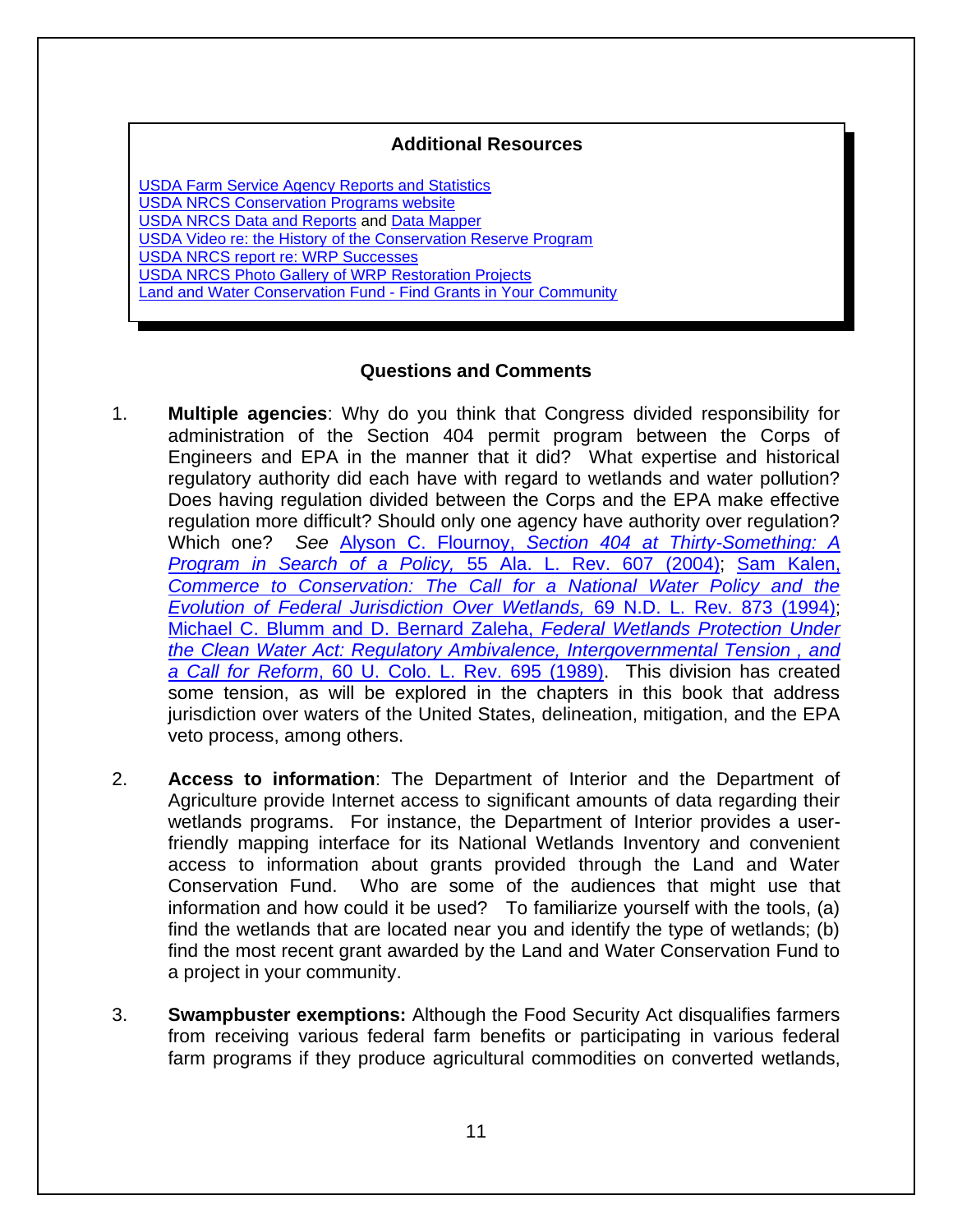the statute includes a grandfather provision that allows farming on wetlands that were converted (or the conversion was commenced) to cropland prior to December 23, 1985 (the date of enactment of the law) as long as the wetlands did not exhibit wetlands characteristics after the conversion. [16 U.S.C. §](http://www.law.cornell.edu/uscode/text/16/3822)   $3822(b)(1)(A)$ . The exemption applies even if the converted cropland once again exhibits wetland characteristics due to various reasons outlined in the statute. *[Id.](http://www.law.cornell.edu/uscode/text/16/3822)*   $\S$  3822(b)(1)(G). The statute or agency regulations also exempt farmers from disqualification for farming artificial wetlands, farming that does not destroy natural wetland characteristics or that has a minimal effect on wetland functions and values in the area, or farming where the farmer has acted in good faith and without intent to violate the law. *Id.* [§ 3822.](http://www.law.cornell.edu/uscode/text/16/3822)

- 4. **Voluntary programs:** What are some of the limitations to the effectiveness of voluntary economic incentive programs as a tool to conserve and protect wetlands? Is there a national plan or are there regional plans that identify the ecosystems and resources to protect under the voluntary programs? Who determines which wetlands and resources should be protected, and on what criteria? How much wetland acreage can be protected under the programs? What factors limit the amount of acreage? Where does the money to protect the wetlands come from? Are there advantages to conservation easements over rental payments and cost sharing? Advantages to loans versus grants? Is there strong federal oversight of the projects? Several years ago, EPA's National Center for Environmental Economics prepared a comprehensive report on various environmental economic incentive programs. *See* [U.S. Environmental](http://web.archive.org/web/20151120121713/http:/yosemite.epa.gov/ee/epa/eerm.nsf/vwAN/EE-0216B-13.pdf/$file/EE-0216B-13.pdf)  [Protection Agency, EPA-240-R-01-001,](http://web.archive.org/web/20151120121713/http:/yosemite.epa.gov/ee/epa/eerm.nsf/vwAN/EE-0216B-13.pdf/$file/EE-0216B-13.pdf) *The United States Experience with [Economic Incentives for Protecting the Environment](http://web.archive.org/web/20151120121713/http:/yosemite.epa.gov/ee/epa/eerm.nsf/vwAN/EE-0216B-13.pdf/$file/EE-0216B-13.pdf)* (Jan. 2001).
- 5. The Clean Water Act Section 404 program is unusual in the sense that federal environmental laws tend to avoid imposing mandates or restrictions on individual behavior, although many environmental problems, such as climate change, are caused primarily by individual lifestyle choices. *See* [Stephen M. Johnson ,](https://mylaw.uoregon.edu/org/jell/docs/232/Johnson.pdf) *Is [Religion the Environment's Last Best Hope?: Targeting Change in Individual](https://mylaw.uoregon.edu/org/jell/docs/232/Johnson.pdf)  [Behavior Through Personal Norm Activation,](https://mylaw.uoregon.edu/org/jell/docs/232/Johnson.pdf)* 24 J. Envtl. L. & Litig. 119 (2009); Michael P. Vandenbergh, *[From Smokestack to SUV: The Individual as Regulated](http://papers.ssrn.com/sol3/Delivery.cfm/SSRN_ID730123_code603.pdf?abstractid=730123&mirid=1)  [Entity in the New Era of Environmental Law,](http://papers.ssrn.com/sol3/Delivery.cfm/SSRN_ID730123_code603.pdf?abstractid=730123&mirid=1)* 57 Vand. L. Rev. 515 (2004). One of the reasons that direct regulation of individual behavior frequently generates public opposition is that direct regulation makes the costs of the regulation more transparent than indirect regulation. *See* [Katrina Fischer Kuh,](http://scholarship.law.duke.edu/cgi/viewcontent.cgi?article=1529&context=dlj) *When [Government Intrudes: Regulating Individual Behaviors That Harm the](http://scholarship.law.duke.edu/cgi/viewcontent.cgi?article=1529&context=dlj)  Environment,* [61 Duke L. J. 1111 \(2012\).](http://scholarship.law.duke.edu/cgi/viewcontent.cgi?article=1529&context=dlj) While Professor Kuh reports that customer service surveys of Section 404 permit applicants do not generally reveal animosity or opposition to the program, she acknowledges that the permitting requirement can generate opposition in specific cases because (1) it imposes burdens on the applicant that create benefits for the public; and (2) it involves federal regulation of land use, a traditionally local activity. *Id.* at 1142-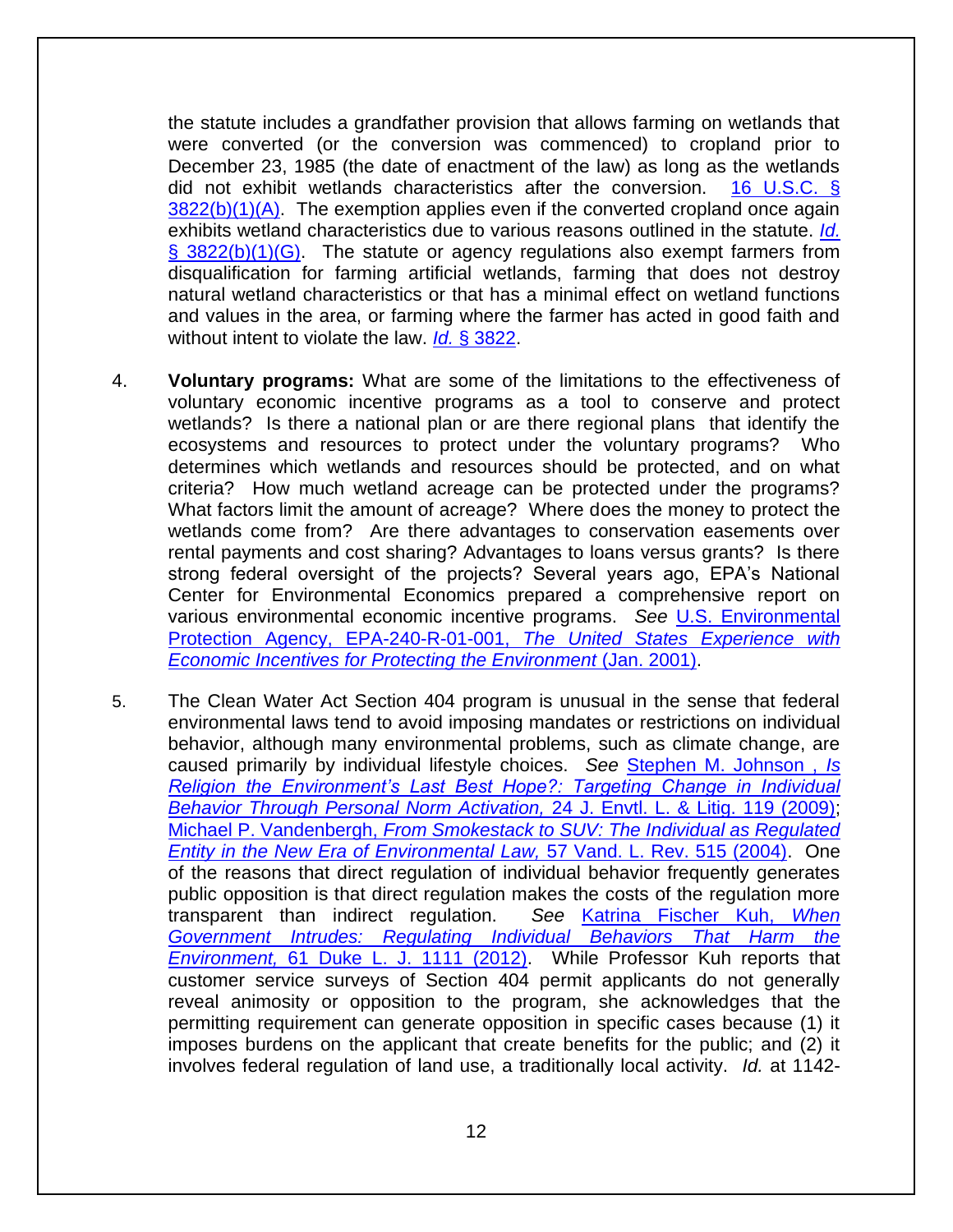1143.

6. **A program in flux**: As you read this book, focusing on issues such as the delineation of wetlands, federal jurisdiction over waters of the United States, the divided responsibility of the Corps and EPA, and the implementation of compensatory mitigation requirements, consider the following quote by Professor Alyson Flournoy: "A review of the section 404 program's evolution ... reveals a program (and agency) perpetually in flux with a poorly defined goal." *See* [Alyson](http://scholarship.law.ufl.edu/cgi/viewcontent.cgi?article=1085&context=facultypub)  C. Flournoy, *[Section 404 at Thirty-Something: A Program in Search of a Policy,](http://scholarship.law.ufl.edu/cgi/viewcontent.cgi?article=1085&context=facultypub)*  [55 Ala. L. Rev. 607, 608 \(2004\).](http://scholarship.law.ufl.edu/cgi/viewcontent.cgi?article=1085&context=facultypub) Is there a need for a different federal law to protect wetlands? What might be done differently?

## **V. International Wetlands Protection - U.S. Role**

In 1971, 18 nations reached agreement on the terms of a treaty that committed the nations to identify and protect "Wetlands of International Importance" and to plan for the "wise use" (sustainable use) of all their wetlands. *See* [Convention on Wetlands of](http://www.ramsar.org/sites/default/files/documents/library/current_convention_text_e.pdf)  [International Importance Especially as Waterfowl Habitat, Feb. 2,](http://www.ramsar.org/sites/default/files/documents/library/current_convention_text_e.pdf) 1971, T.I.A.S. No. [1084, 996 U.N.T.S. 245 \(amended 1982 & 1987\).](http://www.ramsar.org/sites/default/files/documents/library/current_convention_text_e.pdf) The Ramsar Convention, named for the city in Iran that hosted the negotiations, came into force in 1975. *See* [The Ramsar](http://www.ramsar.org/about/history-of-the-ramsar-convention)  Convention on Wetlands, *[A Brief History of the Ramsar Convention.](http://www.ramsar.org/about/history-of-the-ramsar-convention)* As of October, 2014, 168 nations signed on to the Convention. *See* [The Ramsar Convention on](http://www.ramsar.org/country-profiles)  Wetlands, *[Country Profiles.](http://www.ramsar.org/country-profiles)* The United States joined in 1987. *Id.* Two years later, Congress passed the North American Wetlands Conservation Act of 1989, mentioned in the last section, to partially implement the convention in the United States. Pursuant to the terms of the Ramsar Convention, the Fish and Wildlife Service adopted a "Policy on Wetlands of International Importance" in 1990. *See* [55 Fed. Reg. 13856 \(Apr. 12,](http://www.envirolawteachers.com/55-fed-reg-13586.html)  [1990\).](http://www.envirolawteachers.com/55-fed-reg-13586.html) As of February, 2014, 36 sites in the United States were designated as wetlands of international importance. *See* [The Ramsar Convention on Wetlands,](https://rsis.ramsar.org/ris-search/?f%5b0%5d=regionCountry_en_ss%3ANorth%20America&f%5b1%5d=regionCountry_en_ss%3AUnited%20States%20of%20America&pagetab=1) *The Annotated [Ramsar List: United States](https://rsis.ramsar.org/ris-search/?f%5b0%5d=regionCountry_en_ss%3ANorth%20America&f%5b1%5d=regionCountry_en_ss%3AUnited%20States%20of%20America&pagetab=1)*.

#### **Research Problems**

**International Materials:** International materials can be very difficult to locate, but the Ramsar Convention website includes the governing documents and many other useful wetlands resources, including a [site database.](https://rsis.ramsar.org/) See if you can answer the following questions after browsing through their website:  $(1)$  Which wetlands were the first wetlands in the United States to be included on the Ramsar List of Wetlands of International Importance? (2) In what year were they added to the list? (3) Which wetlands on the List of Wetlands of International Importance are located closest to your home? Sounds like a good field trip opportunity. February 2 is *[World Wetlands Day](http://www.ramsar.org/activity/world-wetlands-day-2015)*.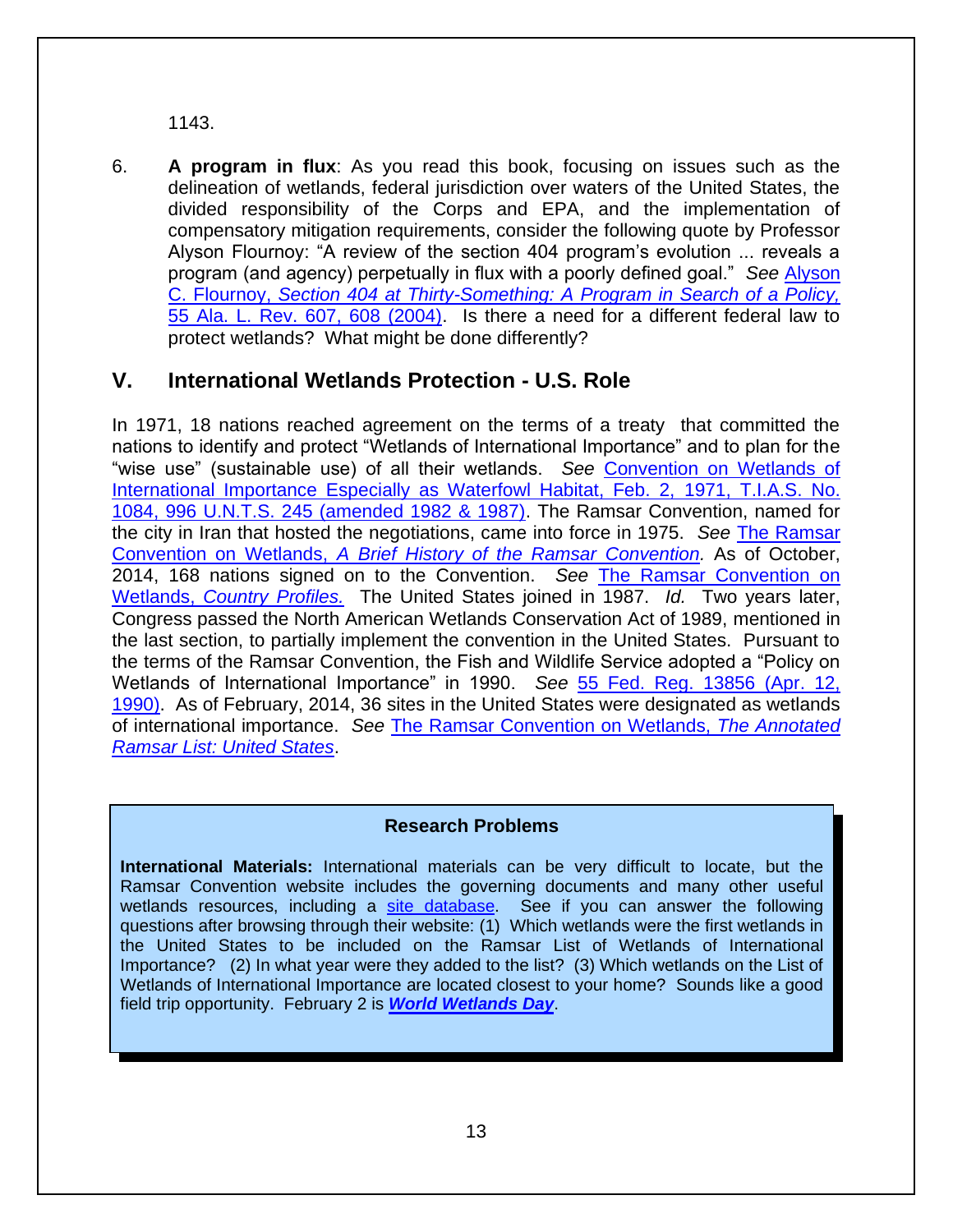# **VI. The Agencies That Regulate Wetlands**

Although there are hundreds of agencies at the federal, state and local level that play some role in the regulation or protection of wetlands, the four primary **federal** agencies that are involved in wetlands protection are the U.S. Army Corps of Engineers (within the U.S. Department of Defense), the U.S. Environmental Protection Agency, the U.S. Fish and Wildlife Service (within the U.S. Department of Interior) and the Natural Resources Conservation Agency (within the U.S. Department of Agriculture).

#### **A. Corps of Engineers**

The [Corps of Engineers](http://www.usace.army.mil/Home.aspx) is part of the Department of the Army, within the Department of Defense. The Corps' military leader, the Chief of Engineers, a three star general, reports directly to the Assistant Secretary of the Army for Civil Works. *See* [Melissa](http://biotech.law.lsu.edu/blog/A-Citizens-Guide-to-the-Corps-of-Engineers-Permitting-D.pdf)  [Samet, American Rivers & National Wildlife Federation,](http://biotech.law.lsu.edu/blog/A-Citizens-Guide-to-the-Corps-of-Engineers-Permitting-D.pdf) *A Citizens Guide to the Corps [of Engineers](http://biotech.law.lsu.edu/blog/A-Citizens-Guide-to-the-Corps-of-Engineers-Permitting-D.pdf)* 10 (2009). The Corps has primary authority for issuing Section 404 permits, including both individual permits and general permits, and is responsible for the day to day administration of the permit program. The Corps also administers the Section 10 Rivers and Harbors Act permitting program. Both permitting programs are part of the [Department of the Army Regulatory Program.](http://www.usace.army.mil/Missions/Civil-Works/Regulatory-Program-and-Permits/)

The Corps' headquarters is located in Washington, D.C., and the agency is divided regionally into 9 Divisions, each of which is commanded by a Division Engineer. There are 43 Districts within the 9 Divisions, each of which is commanded by a District Engineer. Although regulations and general program policies are developed at the headquarters level, other aspects of the Corps' regulatory program are very decentralized, with most permitting and enforcement decisions being made on a regional level. For instance, final agency decisions on most administrative appeals are made by the Division Engineers. *See* [33 C.F.R. § 331.](https://www.law.cornell.edu/cfr/text/33/part-331) General permits may also be issued on a regional basis, as well as national basis. *See* Chapter 6, *infra.* 

A map of the Corps' [Divisions and Districts](http://www.usace.army.mil/locations.aspx) is included below: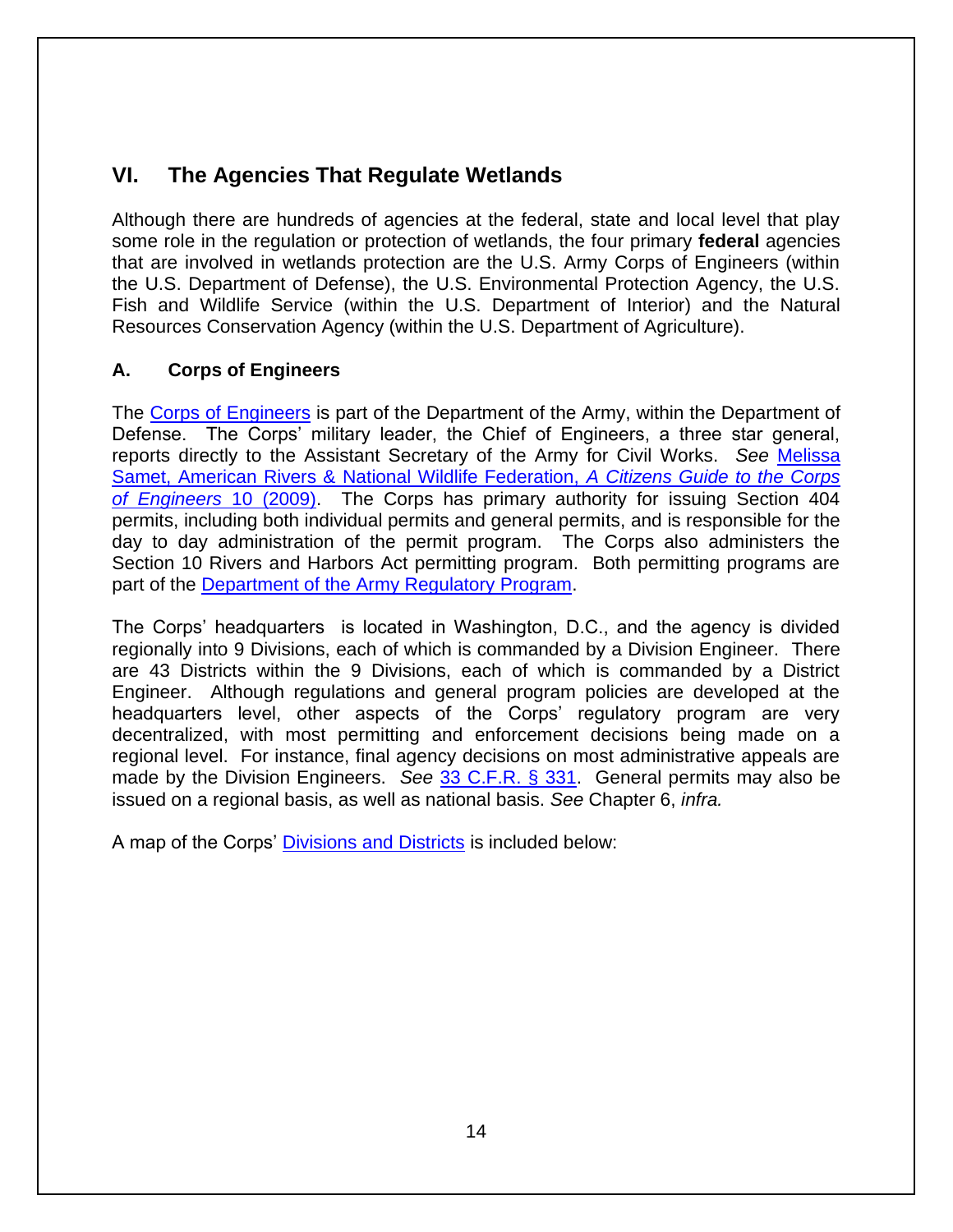

**Corps of Engineers Map from [Corps Website](http://www.usace.army.mil/Locations.aspx)**

For more information about the Corps, [American Rivers](https://www.americanrivers.org/) and the [National](http://www.nwf.org/)  [Wildlife Federation](http://www.nwf.org/) have prepared a useful guide to the history and structure of the agency and its programs. *See* [Melissa Samet, American](http://biotech.law.lsu.edu/blog/A-Citizens-Guide-to-the-Corps-of-Engineers-Permitting-D.pdf)  Rivers & National Wildlife Federation, *[A Citizens Guide to the Corps of](http://biotech.law.lsu.edu/blog/A-Citizens-Guide-to-the-Corps-of-Engineers-Permitting-D.pdf)  [Engineers](http://biotech.law.lsu.edu/blog/A-Citizens-Guide-to-the-Corps-of-Engineers-Permitting-D.pdf)* 10 (2009).

#### **B. Environmental Protection Agency**

The [Environmental Protection Agency](http://www.epa.gov/) is an independent agency within the Executive Branch and it administers most of the nation's environmental laws. For wetlands, EPA developed the guidelines that are used to evaluate Section 404 permits, the agency reviews and comments on the permits, and it can veto permits. *See* [33 U.S.C. §](http://www.law.cornell.edu/uscode/text/33/1344)  [1344\(c\).](http://www.law.cornell.edu/uscode/text/33/1344) EPA also shares wetlands enforcement authority with the Corps. *See* Chapter 10, *infra*.

EPA is headed by an Administrator and has its headquarters in Washington, D.C. *See*  [U.S. Environmental Protection Agency,](http://www2.epa.gov/aboutepa) *About EPA*. The agency is divided into [ten](http://www2.epa.gov/aboutepa#pane-4)  [regions,](http://www2.epa.gov/aboutepa#pane-4) each of which is headed by a Regional Administrator. Development of regulations and national policies on wetlands takes place in the [Office of Water,](http://www2.epa.gov/aboutepa/about-office-water) within EPA's headquarters in Washington. However, daily administration of the agency's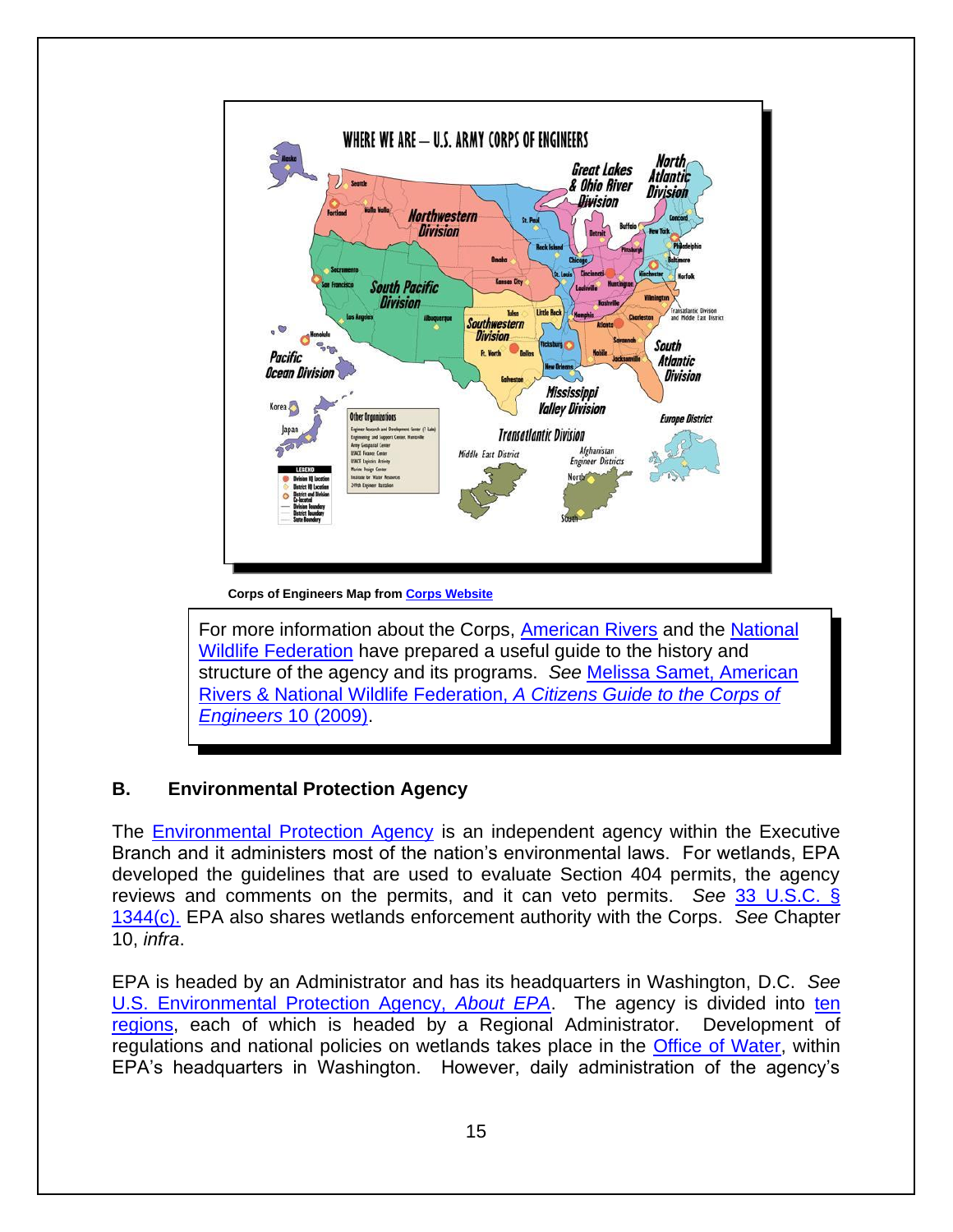responsibilities related to permitting and enforcement under the 404 program takes place in the regions, in coordination with headquarters. Unlike the Corps, though, EPA's administrative appeals are handled by an [Environmental Appeals Board,](http://yosemite.epa.gov/oa/EAB_Web_Docket.nsf/) headquartered in Washington. In the event that there are disputes between EPA and the Corps regarding individual permits, EPA's Assistant Administrator for Water (head of the Office of Water), makes final decisions regarding permit vetoes. A map of EPA's regional office structure is included below:



**EPA Map fro[m EPA Website](http://www2.epa.gov/aboutepa/visiting-regional-office)** 

#### **C. U.S. Fish and Wildlife Service**

The [U.S. Fish and Wildlife Service](http://www.fws.gov/) is an agency within the Department of the Interior (DOI). The agency is headed by a Director, who reports to the Assistant Secretary for Fish, Wildlife and Parks in USDA, and it is divided into 8 regions. *See* [U.S. Department](http://www.fws.gov/)  [of the Interior, U.S. Fish and Wildlife Service,](http://www.fws.gov/) *Our Regions*. The agency reviews and comments on Section 404 permits and Rivers and Harbors Act permits based on authority in the Fish and Wildlife Coordination Act and the Clean Water Act. The agency also administers the National Wetlands Inventory.

#### **D. Natural Resources Conservation Service**

The [Natural Resources Conservation Service](http://www.nrcs.usda.gov/wps/portal/nrcs/site/national/home/) is an agency within the Department of Agriculture (USDA). It is headed by a Chief, who reports to the Under Secretary for Natural Resources and the Environment in DOI, and it is divided into 4 regions, which are headed by Regional Conservationists. *See* [U.S. Department of Agriculture, Natural](http://www.nrcs.usda.gov/Internet/FSE_DOCUMENTS/stelprdb1118791.pdf)  [Resources Conservation Service,](http://www.nrcs.usda.gov/Internet/FSE_DOCUMENTS/stelprdb1118791.pdf) *National Headquarters Directory*. The agency administers the Swampbuster provisions of the Food Security Act and administers several economic incentive programs for protection of wetlands on agricultural lands.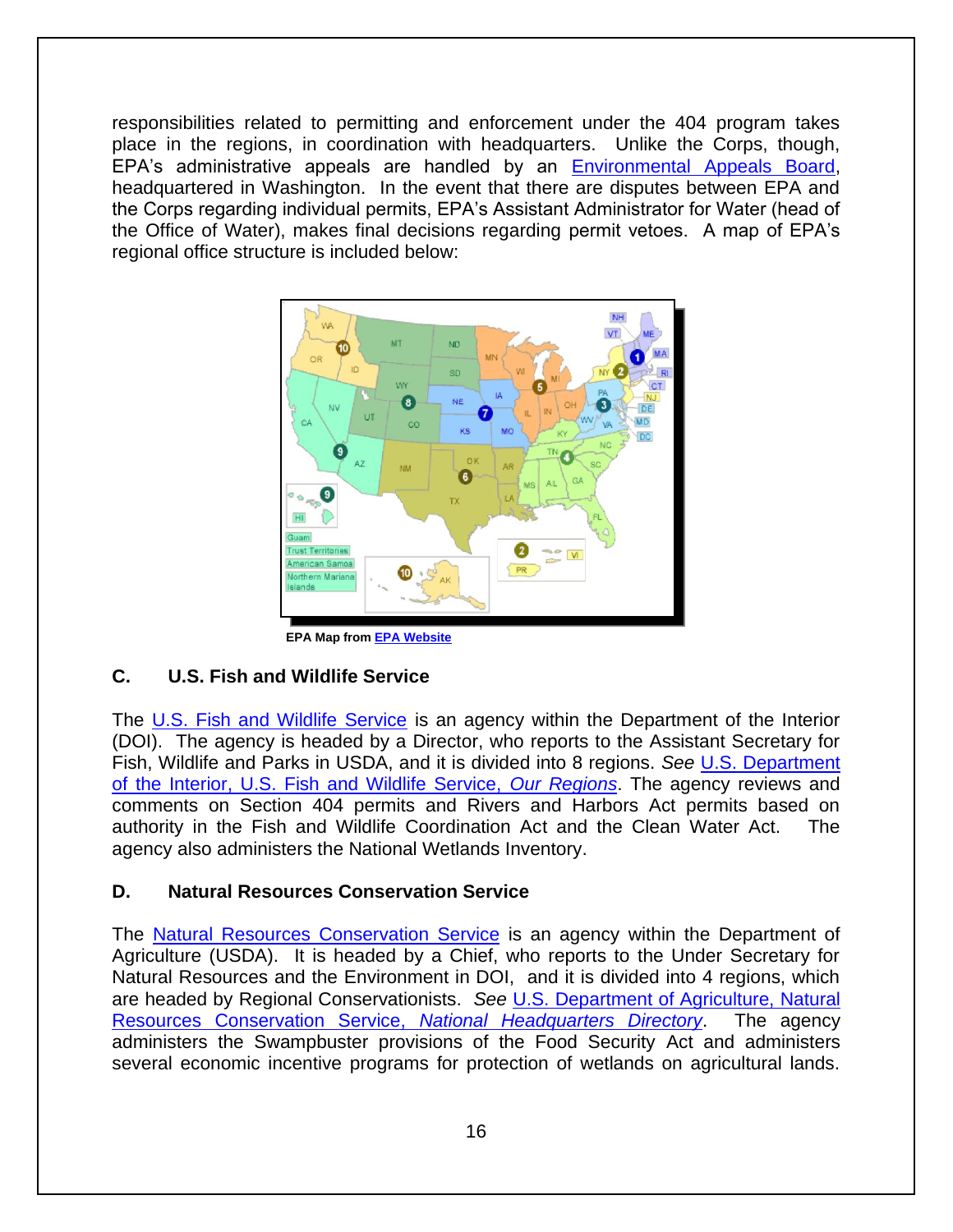*See supra.*

#### **E. U.S. Department of Justice, Environment and Natural Resources Division**

While many disputes involving wetlands are resolved administratively, without going to court, wetland litigation for the Corps, EPA and other federal agencies is handled by the [Environment and Natural Resources Division](http://www.justice.gov/enrd/) of the United States Department of Justice. Within the Division, the [Environmental Defense Section](http://www.justice.gov/enrd/ENRD_eds.html) handles wetlands enforcement as well as defense of most lawsuits against the Corps and EPA involving actions relating to the Section 404 permitting program. For a history of the Division, *see* Richard J. Lazarus, *[One Hundred Years of the Environment and Natural Resources](http://www.law.harvard.edu/faculty/rlazarus/docs/articles/LazarusRichardELRArticleNov11.pdf)  Division,* [41 ELR 10985 \(Nov. 2011\);](http://www.law.harvard.edu/faculty/rlazarus/docs/articles/LazarusRichardELRArticleNov11.pdf) [U.S. Department of Justice,](http://www.justice.gov/enrd/ENRD_Assets/public_lands_and_national_treasures.pdf) *ENRD: Public Lands [and National Treasures: The First 100 Years of the Environment and Natural Resources](http://www.justice.gov/enrd/ENRD_Assets/public_lands_and_national_treasures.pdf)  [Division](http://www.justice.gov/enrd/ENRD_Assets/public_lands_and_national_treasures.pdf)* (2009).

#### **Interview**



Stephen Samuels, an Assistant Section Chief in the Environmental Defense Section of the Environment and Natural Resources Division of the U.S. Department of Justice, discusses:

- The division of responsibility for wetlands litigation within the Environment and Natural Resources Division [\(YouTube\)](https://www.youtube.com/watch?v=3Nny-RnX8uI).
- How the Environmental Defense Section represents multiple federal agencies that may take conflicting positions on issues in litigation [\(YouTube\)](https://www.youtube.com/watch?v=o1EzYYUOQio).
- The role that DOJ's Environment and Natural Resources Division plays in developing regulations and legislation, focusing specifically on legislative and regulatory initiatives to clarify the scope of the "waters of the U.S." [\(YouTube\)](https://www.youtube.com/watch?v=7tALJrTNwsE).

#### **Research Problems**

**Agency Contacts:** You represent a landowner in Charleston, South Carolina, who is interested in obtaining a wetlands permit from the Corps. You understand that the Regulatory Section of the Corps issues those permits at the District level. What telephone number would you call for more information about the permitting process? If you ultimately needed to appeal a decision of the District Office, to what Divisional Office would you appeal?

Assume that your client lives in Langhorne, Pennsylvania, instead of Charleston, and that your client is a neighbor of a developer who is filling wetlands without a permit. Your client wants to speak to someone at EPA about the violation in their office, rather than on the phone. Where is the closest Regional Office located?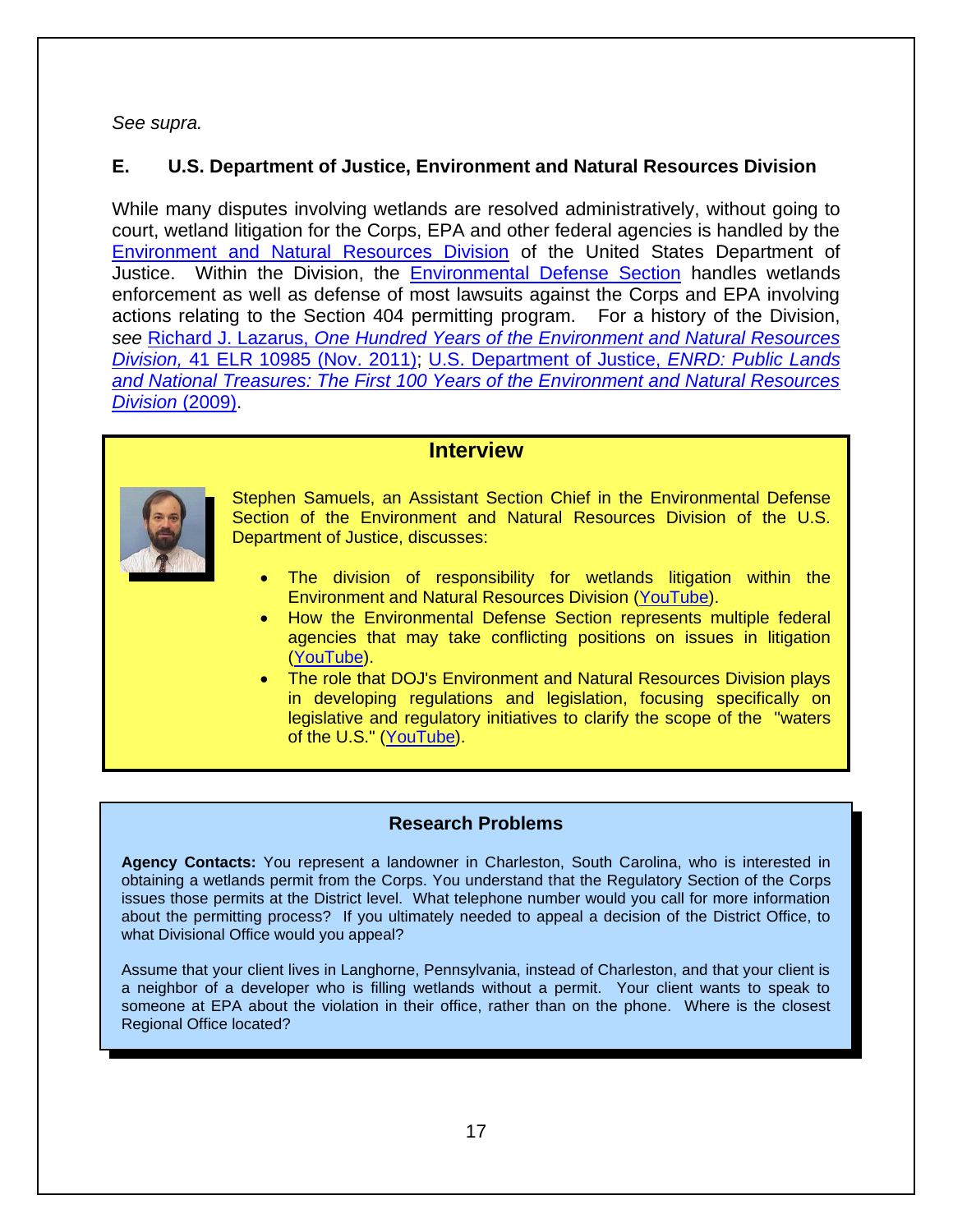#### **Hypothetical**

Environmental law can be a complex area of practice. It often involves an intricate web of federal, state and local laws, regulations and policies, and the disputes may focus on complicated scientific principles. Consider that as you read the following dialogue between a lawyer and a client regarding a wetlands matter. The lawyer has practiced family law for twenty-five years and specializes in divorce cases. The client has retained the lawyer to finalize the terms of the client's third divorce.

**Scene**: Lawyer's office in Whitefish, Montana

**Client:** Well, three times was not the charm. I guess I keep you pretty busy, don't I?

**Lawyer:** I'm sure that you'll find true love one of these days. But until you do, I'm happy to help you move on with your life.

*Client:* Thanks. You do a great job and I'm very happy with your work, but I would like it if I didn't need to keep seeing you like this every few years. While I'm here, though, I had a question about a different issue. Do you do any environmental law?

*Lawyer:* If someone's got an environmental law question, I usually try to stay as far away from those as I can.

*Client:* I don't think this one is that tough. Here's the thing. You know that my daughter just graduated from college with an environmental science degree.

*Lawyer:* That's great. Congratulations.

*Client:* Thanks. Well, she's visiting a few weeks ago and she tells me that she thinks that this little ditch in my backyard is a wetland. I told her that I was going to be filling it in to build a garage back there and she told me that I might need to get a permit to do that. She said something about a Clean Water Act. Does the city require permits for things like that? I know that I had to get a permit from P&Z when I re-built my deck, but I didn't know that they made you get permits to fill ditches.

Lawyer: Like I said. I really have never handled any environmental cases, so I'm not sure about whether the city or anyone else would require a permit for that. My sister is a lawyer, too, and she deals with a lot of environmental matters in her real estate practice. I'd give her a call, but we're not really talking right now. I've got a friend in town who does hazardous waste law. He might know something about wetlands and I could probably call him, but he's on vacation until next week.

*Client:* Next week would be o.k. I'm not planning to do anything about the garage for a while, but I just wanted to know if I would need to get a permit *before* I did anything.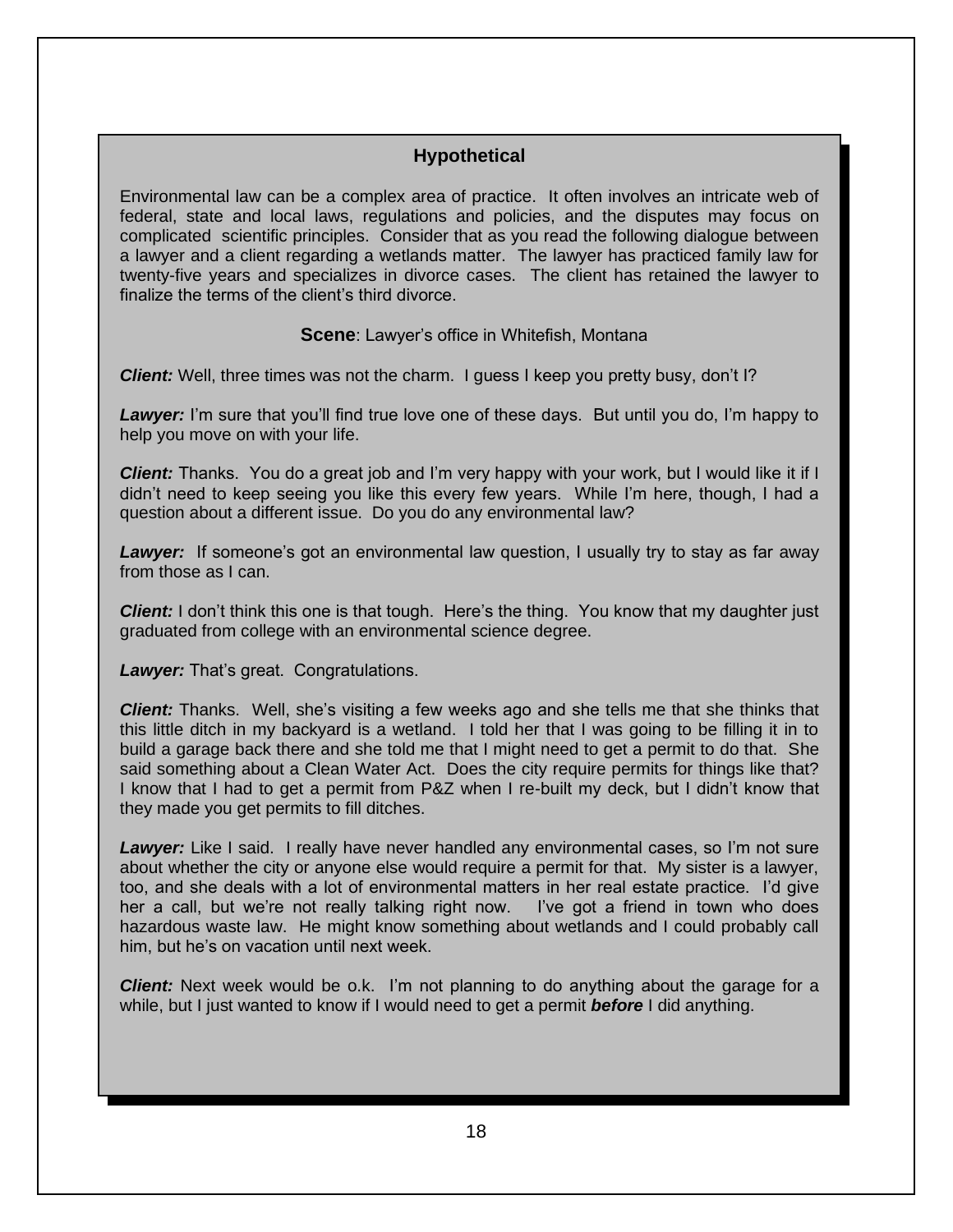Lawyer: I'll do a little research on it, then, and get back to you. But you know, I really don't feel right about charging you for that, since I don't really do environmental law. This one will be on the house.

*Client:* Well, that's nice of you, but I really would feel better if I paid you for it.

**Lawyer:** I insist. No charge on this one. I'll look into it and get back to you as soon as I can. And I should have those papers for the divorce ready for you to sign tomorrow.

*Client:* Thanks. So I'll stop back tomorrow, then.

#### (*Client leaves*)

*Lawyer:* Sam, could you call Paul's office and see if he has some time to talk about a wetlands issue?

*Sam (Lawyer's assistant):* I would, but he's on vacation for the next month.

**Lawyer:** A month? I thought that he was getting back next week.

**Sam:** No. It's a month. He rented an RV and took the family to see all of the national parks in California.

*Lawyer:* Oh, well. I guess he won't be any help, then. Pat, I've got some research for you to do.

**Pat (Lawyer's paralegal)**: O.K. What do you need?

*Lawyer:* I need you to find out whether someone needs to get a permit to fill a ditch to build a garage. Our client says that his daughter thinks that the ditch is a wetland and that the Clean Water Act might require him to get a permit to fill the ditch.

*Pat:* I'll get right on it.

(*Pat does some research and returns*)

**Pat:** Good news. I searched through the whole Clean Water Act online and it only mentions wetlands a few times, but doesn't say anything about requiring a permit to fill wetlands. It does have a few different permit programs, but they are only triggered if there is an addition of a pollutant to a navigable water. You said that the client was asking about a ditch, right?